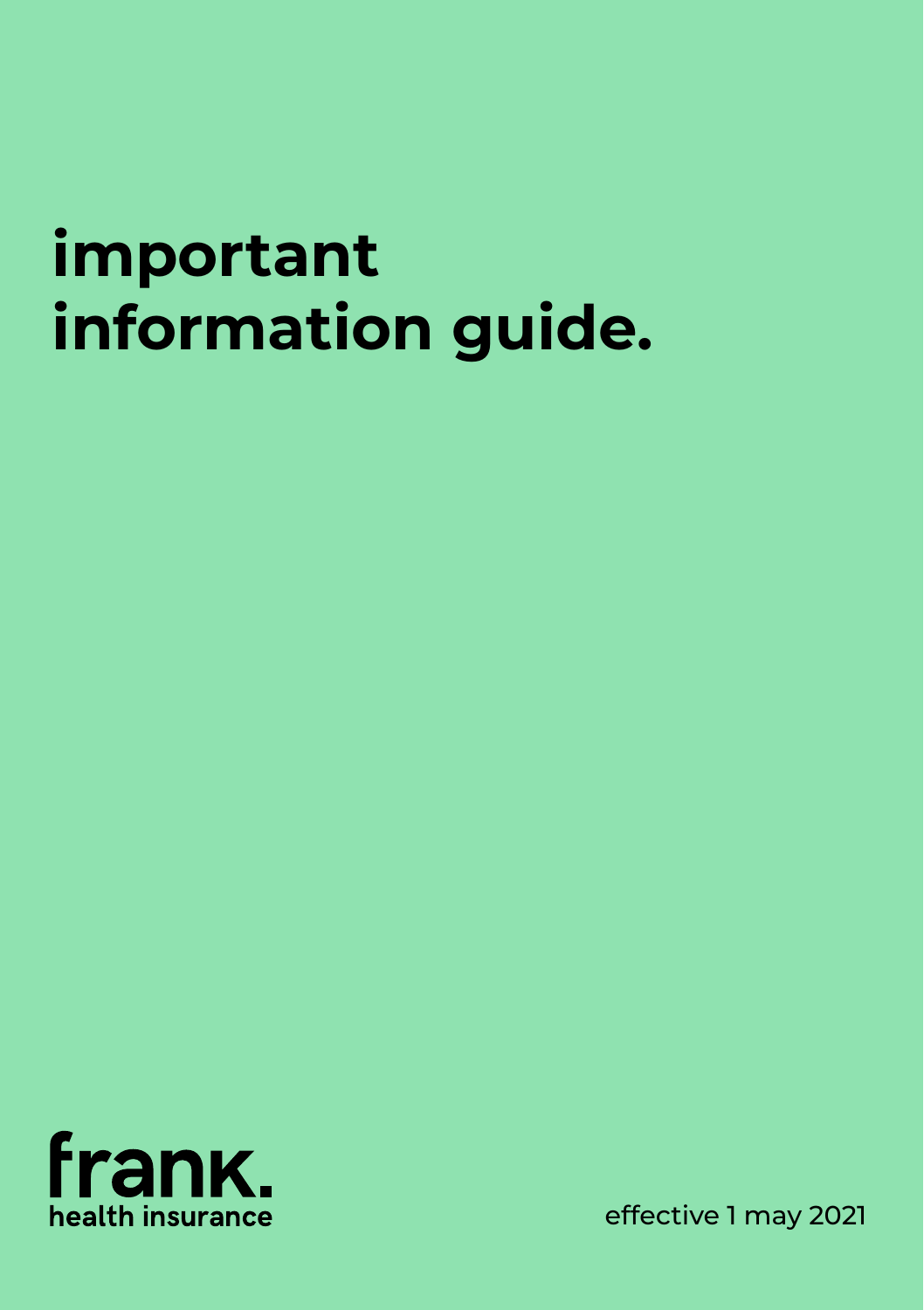# **contents.**

| Thanks for joining Frank                                 | 3  |
|----------------------------------------------------------|----|
| Who can be covered under your Frank membership?          | 5  |
| Managing your cover                                      | 7  |
| Waiting periods                                          | 10 |
| Hospital cover information                               | 12 |
| Access Gap Cover                                         | 15 |
| <b>Extras Cover Information</b>                          | 16 |
| Things Frank won't pay on                                | 19 |
| How to claim                                             | 20 |
| Things you need to know                                  | 22 |
| Medicare Levy Surcharge (MLS)                            | 24 |
| Australian Government Rebate on Private Health Insurance | 25 |
| Lifetime Health Cover Loading (LHC)                      | 26 |
| What if something goes wrong                             | 27 |
| Code of conduct                                          | 28 |
| Audits                                                   | 29 |
| <b>Clinical Categories</b>                               | 30 |

The information within this guide should be read carefully and retained in conjunction with Frank's Fund Rules and your specific product information.

Frank may make changes to products and benefits from time to time, including adding or reducing the benefits or services available to members. Notice of such changes will be provided in accordance with the Private Health Insurance Act 2007, Code of Conduct and Australian Consumer Law.

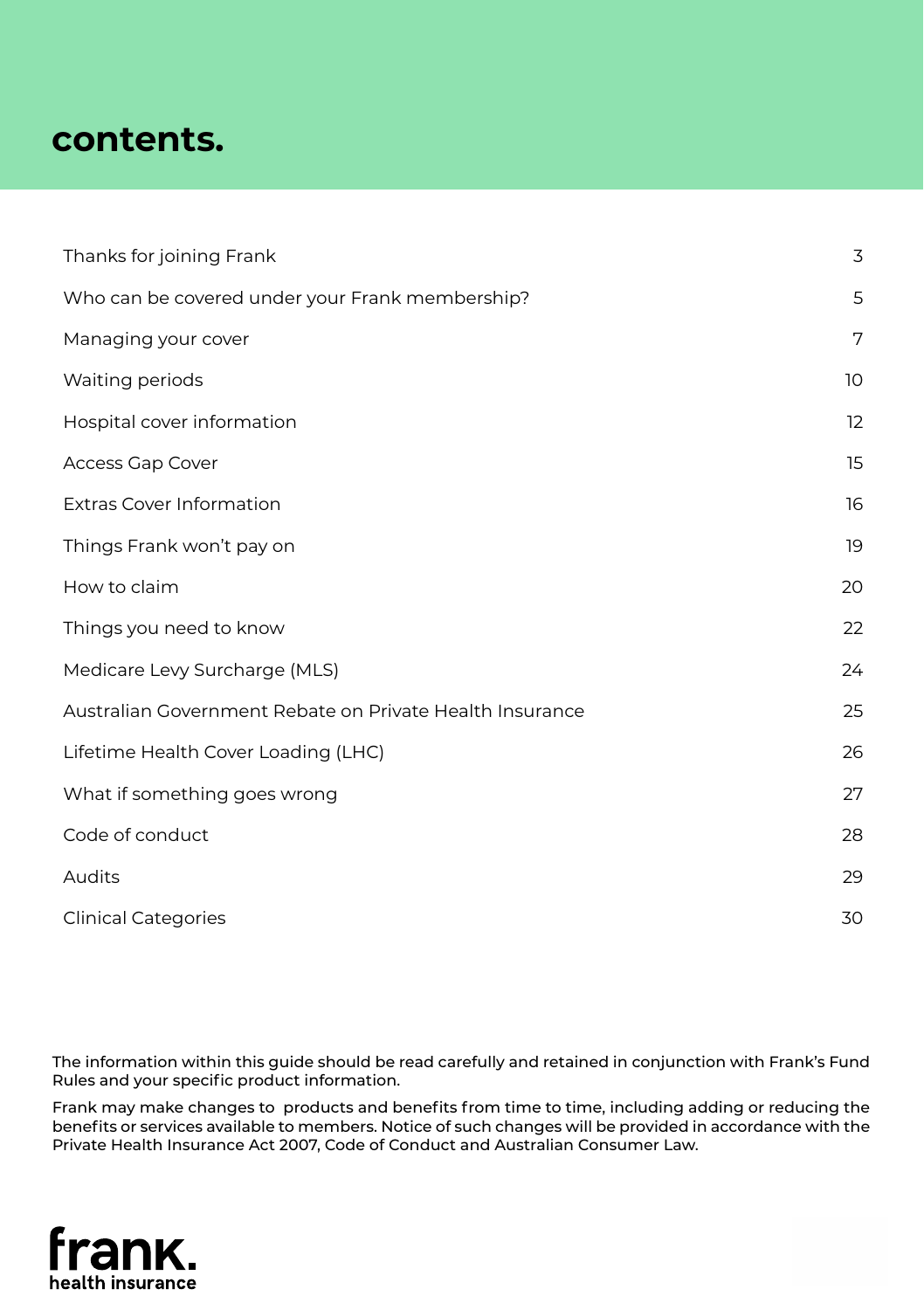# **thanks for joining frank.**

Welcome to frank, health insurance made easy and affordable. We're an online health fund built for our members, not for profit.

Frank Health Insurance is a brand of GMHBA Limited. References to "Frank" or "Frank Health Insurance" throughout this guide are references to GMHBA Limited trading as Frank Health Insurance.

# Confirmation of terms and conditions of your membership

When signing up to Frank, you agreed to the following terms and conditions:

### New membership join process acknowledgement

In these terms, "you" or "your" refers to GMHBA Limited, and "I" or "my" refers to you as the Policy Holder. By typing "yes" I acknowledge and declare that:

- I have read and accept your terms and conditions of membership (as outlined in the Important Information);
- I understand the conditions relating to preexisting conditions/illnesses, waiting periods;
- I have read and accept your **Privacy Statement** [for Members](https://www.frankhealthinsurance.com.au/legals#privacymembers) and I consent to the use and disclosure of my personal information in accordance with this policy;
- The information I have provided to you via my/ our application for membership
- is true and correct;
- The information in my/our application for membership is provided with the consent of the individual(s) to whom it relates.
- I confirm that I have the authority to act on behalf of the individual(s) named in my/our application and I have brought your Privacy Statement for Members to their attention; I will make all claims under this policy and will ensure that each claim includes the sensitive information

of a spouse/partner or dependant aged 16 years and over only with their consent;

- I understand that my application for membership at the payment of benefits may be declined if any of the information I have provided to you is false;
- I understand that you have the right to accept or refuse my application for membership on all levels except Basic Hospital 500 (Basic+) cover. Upon acceptance of my application for membership I will have engaged you to provide health insurance to me in accordance with my chosen level of cover;
- I understand that no benefits are payable until my membership payments are up to date;
- I am responsible for this policy and I will communicate to all current and future individuals covered by it, the information contained in your terms and conditions of membership, the existence of the Fund Rules, and the fact that those terms, conditions and rules apply to all of your members; and
- I understand that you have the right to amend your terms and conditions of membership and your Privacy Statement for Members.

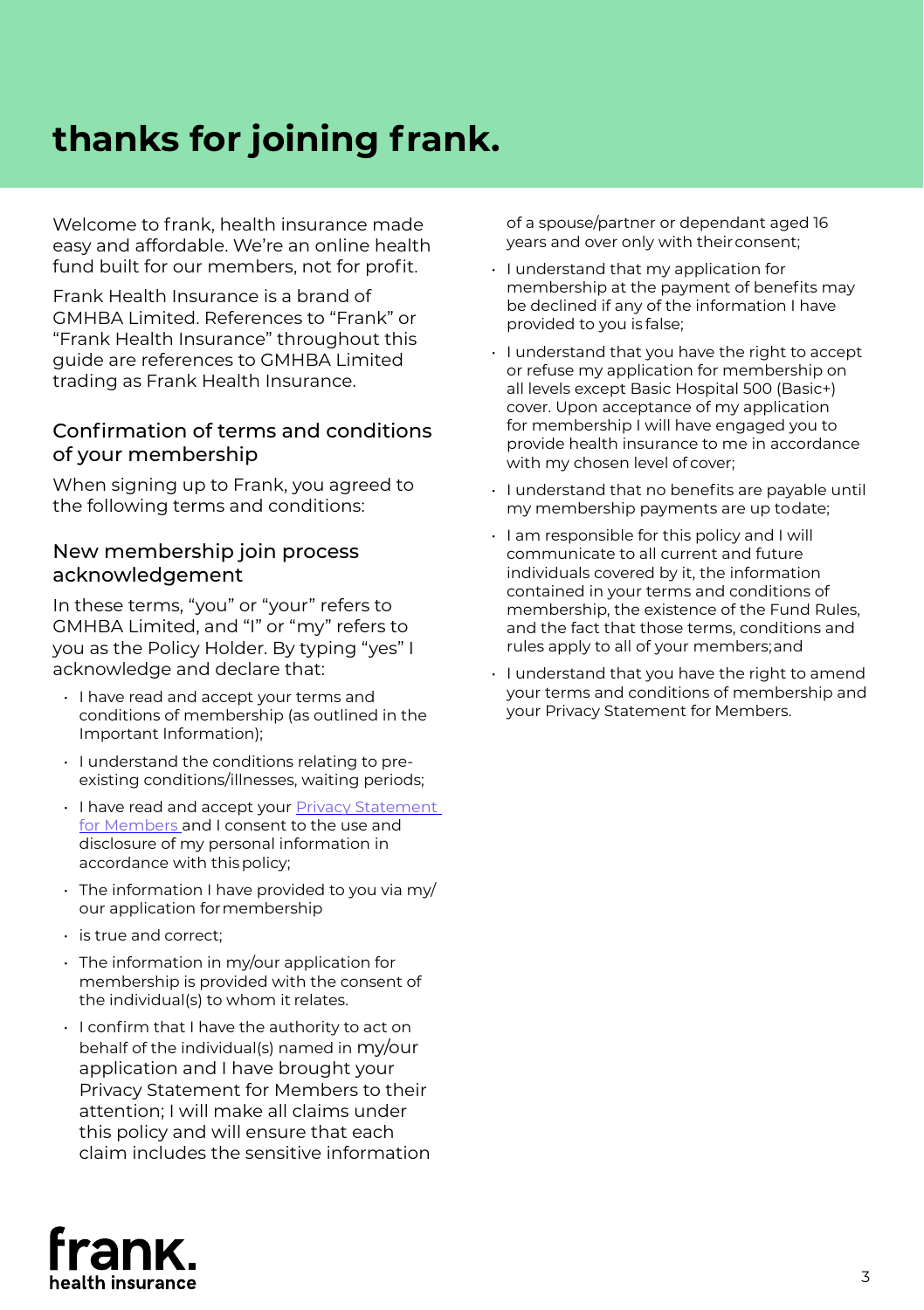### Transferring from another health insurer

The Private Health Insurance Act 2007 states that if a transfer certificate is requested from your old fund, that they must provide it to your new insurer within 14 days of receiving the request.

If you have transferred your health insurance from another health insurer to Frank, you won't have to re-serve any waiting periods provided that you:

- have served all waiting periods with your previous health insurer; and
- you have transferred to any equivalent or lower level of cover within 30 days of your membership ceasing with your previous health insurer.

If your new cover with Frank provides higher benefits or benefits for services not covered by your previous health insurer, you'll be regarded as a new member for those higher benefits, and/or additional services, and will be required to serve the waiting periods where higher benefits or additional services are part of the cover.

If you have transferred to Frank from another health insurer before completing the waiting periods with your previous fund, you'll need to serve the balance of the waiting periods with Frank.

When you transfer to Frank your Extras annual limits will be adjusted by benefits already paid by your previous health insurer in the current calendar year.

Under lifetime health cover (LHC), continuity of a member's/partner's certified age at entry (CAE) is possible when transferring from another Australian registered private health insurer.

#### Recommendation or endorsement

Frank does not offer health or medical services or advice. We do not recommend or endorse any medical practitioner, dentist, therapist, hospital, health or medical service provider, treatment, therapy or the use of any appliance or prosthetic. We do not endorse or make any representation whatsoever as to the appropriateness or effectiveness of any service or goods for which a benefit is paid. Members should make and rely on their own enquiries and seek any assurance or warranties directly from the provider of the service or product.

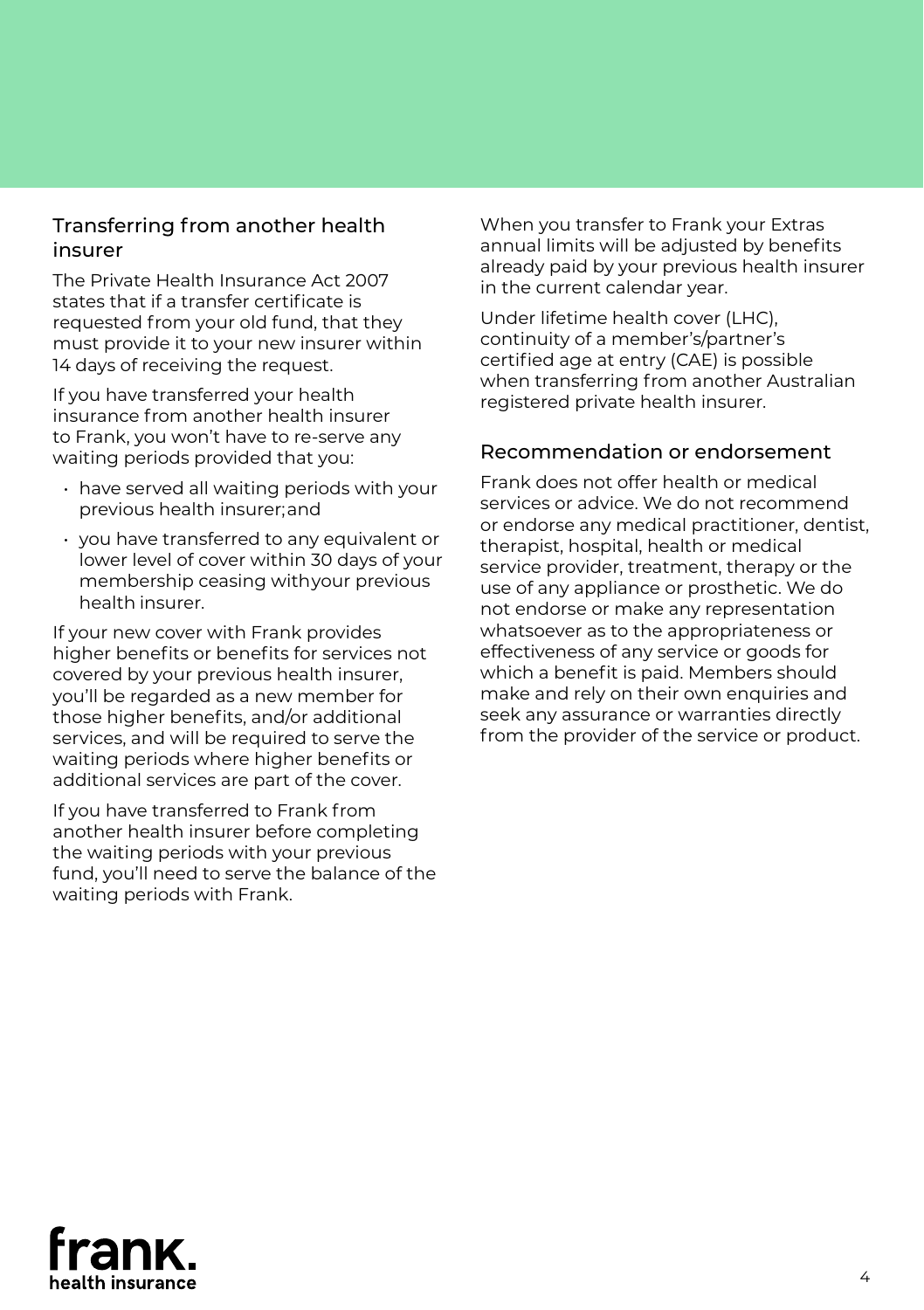# **who can be covered under your frank membership?**

# The Member

The member is the name of the person who takes out the health insurance policy.

The member is:

- The primary contact for Frank Health Insurance
- Responsible for paying their Frank premiums
- Nominates who is covered by the policy
- Responsible for keeping their personal and membership details up to date
- Is entitled to access all records, claims history and tax statements relating to their membership

# Singles Cover

As a single membership only covers one person, the policyholder is the person covered.

## Couples Cover

Covered under this policy are:

- The policyholder
- The policyholder's partner

# Family Cover

Covered under this policy are:

- The policyholder
- The policyholder's partner
- The policyholder's one or emore dependants

#### Single Parent Cover

Covered under this policy are:

- The policyholder
- The policyholder's one or more dependants

## Dependants including child and student dependants

Child dependants can be covered on a family or single parent membership up until they turn 21 years of age regardless of their student or employment status.

If the child dependant is single and a full time student, apprentice or trainee at an eligible educational institution, or completing a life skills course through an approved provider, they can continue to be covered on a family or single parent membership until they turn 25. If your dependant is still studying, we need a completed student declaration submitted by their 21 birthday.

After they're removed from the family cover, dependants have up to 2 months to organise health insurance to have continued cover. As long as the premiums are back paid to the date they were terminated from the family cover, their new membership will start from that date. They won't have to serve waiting periods when transferring to an equivalent or lower level of insurance and may select a policy that is eligible for age-based discount.

# Student dependants – other fund members

Student dependants who were previously insured with their parents as a member of another registered health insurer, may sign up with Frank within 30 days of ceasing to be a dependant, on a level of cover equal to or less than that held by their parents, without serving waiting periods. An acceptable transfer certificate and claims history must be received by Frank. Their cover with Frank will need to start from the date their previous cover ceased as long as their premiums are back paid to that date.

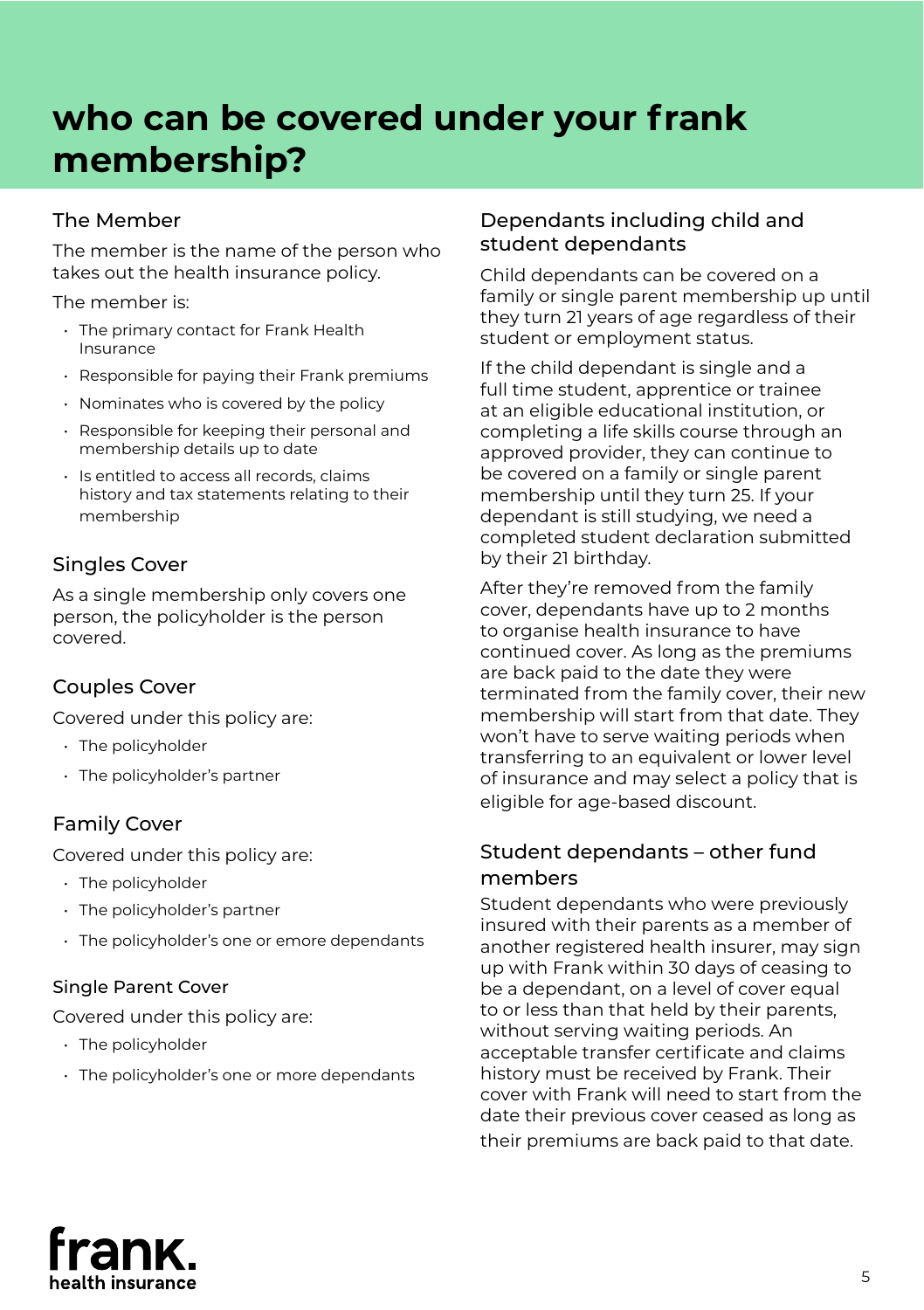# Age-based Discount

Frank have introduced products suited to younger members that include a discount based on your age. This means Australians aged 18-29 will be eligible to receive up to 10% discount on their premiums for hospital cover.

The discount will be available on selected Frank products and is available to new and existing members. The discount you will receive is based on your age when you join Frank.

You can retain your age-based discount until you're 41 providing you remain on a hospital product that's eligible for the discount. These discounts will then be gradually phased out after you turn 41.

To receive the discount, new eligible members can sign up to one of our agebased discount hospital products and it will be applied automatically to your premium.

# Membership for non-residents of Australia

Frank hospital covers are designed for people who have full Medicare eligibility. These covers will not meet the cost of public or private hospital treatment, medical treatment or diagnostic services for people who do not have full Medicare eligibility. People who do not have full Medicare eligibility should contact Frank to discuss appropriate health insurance arrangements or for more information visit frankaustralia.com.au.

#### Migrants

If you don't have full Medicare eligibility Frank covers won't meet the cost of public or private hospital treatment, medical treatment or diagnostic services.

Proof of residency may be required by Frank. Lifetime health cover regulations also apply to migrants. Contact Team Frank for details.

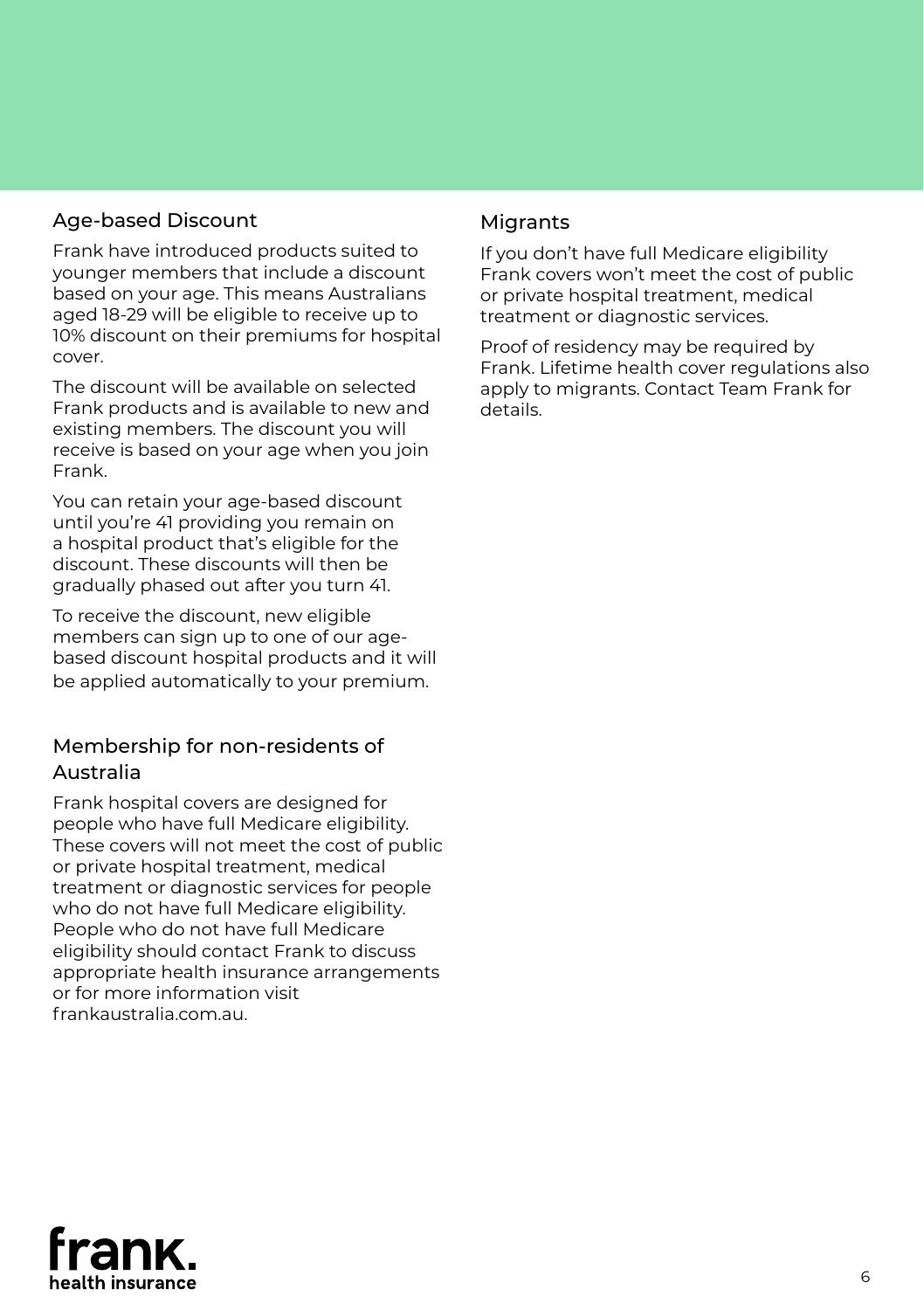# **managing your cover.**

#### Member Area

Make the most of your cover by managing your membership online through your own online Member Area. Use your Member Area to:

- Lodge selected extras claims
- Check your limits
- Update your details
- Review or change your cover

## Membership card

When you sign up with Frank Health Insurance, you'll receive a membership card that identifies your member number and the details of who is covered as part of the policy. Have your membership card on hand when you arrange admission to hospital or when you call us with any questions.

A new card may be issued when you make changes to your membership. Whenever a new membership card is issued, the existing card will become invalid. Keep your card safe and let us know straight away if your card is lost or stolen.

## Communications from Frank

We understand that paperwork is timeconsuming and tedious. On the other hand, we also know that members want to be able to easily access relevant information about their membership.

We'll provide you with lots of information upon joining, including your:

- Membership certificate
- The Private Health Information Statement (PHIS) for the product/s you have bought
- A detailed description of the coverage provided by the products you have bought
- Other Important Information relating to your coverage and your membership

We understand that you'll need this material one day, so all information is communicated via your Member Area. The information can be viewed in screen, copied to a drive of your choice or printed out. Information delivered via your Member Area can be personally sensitive so we recommend that you guard your password carefully.

As well as the material listed above, the following communications will be sent to your Member Area:

- Annual product and rate change email
- Annual Tax Statement and Lifetime Health Cover Statement
- Any other notifications relevant to your membership

You'll be asked to consent to receiving communications electronically during the sign-up process. This is the only way that we'll communicate with you and acceptance of this is a condition of membership. Receiving these notifications by snail mail is not an option.

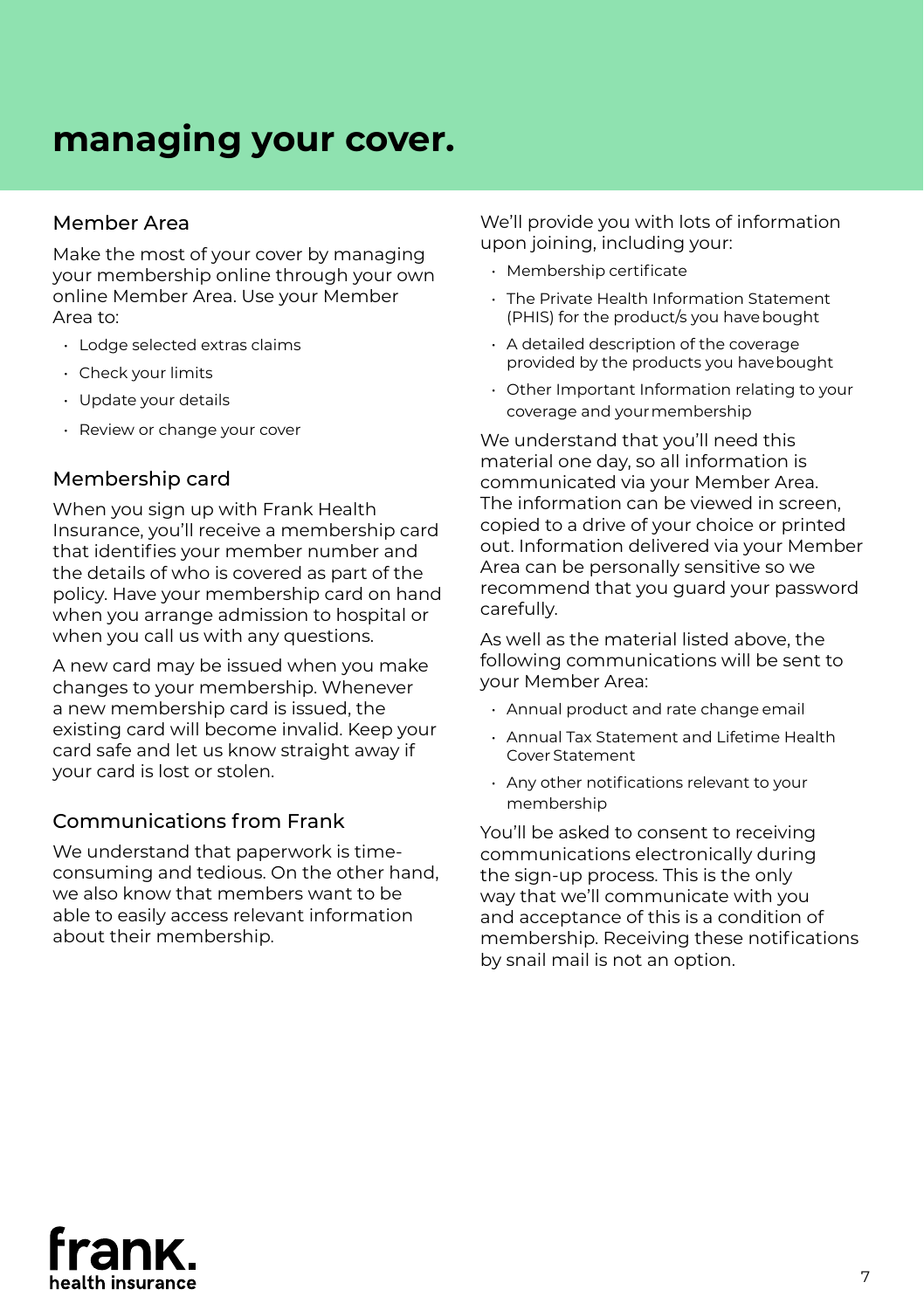# When to contact Frank

Make sure you contact Frank before any hospital admission to check your cover level and benefits payable.

# Planning a child

If you're preparing to start a family and your hospital cover does not include pregnancy benefits, you'll need to ensure you upgrade your hospital cover to include pregnancy services at least 12 months before you have a child to ensure all waiting periods have been served. If all goes well, a newborn baby is not admitted as a patient in hospital, but if you have complications and your baby requires any accommodation or medical attention, your newborn baby will be covered for accommodation or medical services provided they are added to the policy within 6 months of their date of birth.

A single policy will become a single parent policy, and a couples policy will be come a family policy when the newborn is added to the policy.

## Arrears

Frank members are responsible for ensuring their accounts have sufficient funds available on their nominated direct debit date. Membership will cease when premiums fall into arrears of more than 2 months after the premium due date. To claim benefits a member must be financial at the time of incurring the expense for the service or treatment.

#### Overseas travel

Frank Health Insurance does not provide benefits for services or treatment received overseas.

We advise that you take out travel insurance that's suitable to the destinations you're visiting for the set period of your travel.

## Suspensions

You can suspend your Frank cover for periods of overseas travel provided you:

- have at least 12 months continuous unsuspended cover since joining; and
- have had a minimum of six months active cover after any previous suspensions; and
- plan to be overseas for at least 4 weeks; and
- have paid premiums to the date of departure; and
- apply for suspension of your cover prior to departure. (Benefits will not be accrued whist the policy is suspended, e.g. Frank rewards and orthodontic limits.) Please see Frank Fund Rules for Addition information

You'll be required to nominate a return date at the time of applying for a suspension. Your membership will be re-activated on this date with your premium automatically direct debited.

A 3 year maximum cover suspension period for overseas travel applies. Only the balance of outstanding waiting periods need to be served upon resumption of your membership.

Your Certified Age of Entry (CAE), for the purposes of calculating Lifetime Health Cover (LHC) loading, may be affected by periods of absence of 3 years or longer.

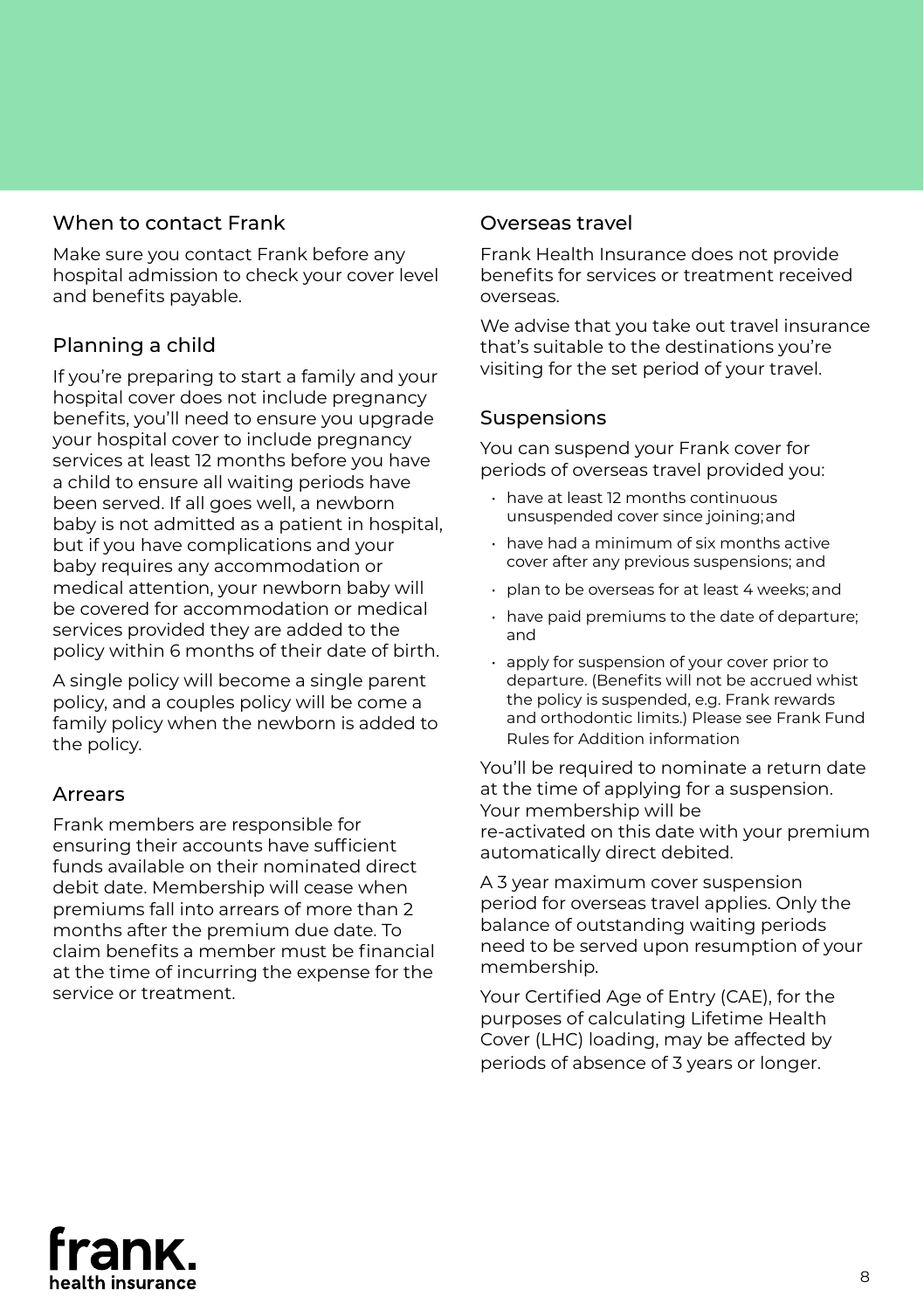#### Cancelling your cover

You may cancel your Frank Health Insurance cover from:

- the date you notify Frank of the cancellation (a transfer certificate will be provided to the insured person within 14 days of request); or
- your next direct debit date or the date you are currently paid to, whichever is the earlier.

A refund of any premiums paid past your date of cancellation will be direct credited to your nominated bank account; refunds cannot be processed within 7 days of your most recent direct debit. If you cancel your Frank Health Insurance cover within 30 days of joining back to the date that you first joined, you'll receive a full refund of any premiums received by Frank, provided you have not made a claim.

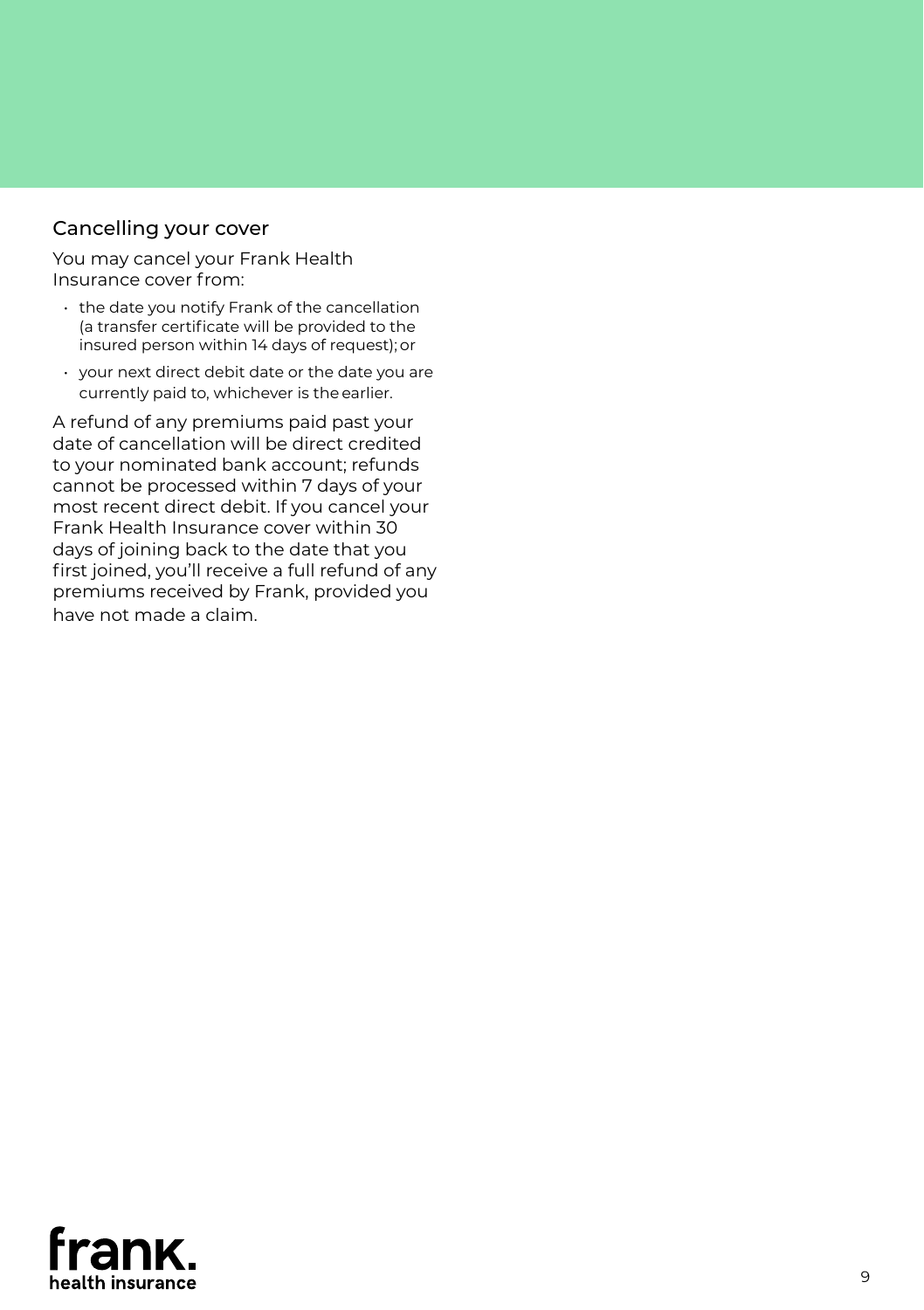# **waiting periods.**

## Waiting periods

Waiting periods exist to protect members from claims made by those who join Frank or increase their level of cover because they have a condition or illness that may require treatment.

Waiting periods apply to:

- New members (previously uninsured);
- Additions to a membership (unless the addition/s has already served all waiting periods with Frank or another insurer) except newborns and adopted and permanent foster children where the family membership has been in existence for at least 2 months
- Existing Frank memberships, and transfers to Frank from another insurer where:
	- > there is a gap of 30 days or more between a previous policy with Frank or another insurer and a new policy
	- > the level of cover and/or benefit entitlement is upgraded or increased;
	- > any hospital or extras service was not covered by the previous insurer and/or;
	- > the waiting periods have not been completed.

Where a member is transferring from another product or from another health insurer, waiting periods for hospital treatment (that was not covered under the old policy) are:

- 12 months pregnancy services or pre-existing condition (other than for psychiatric, rehabilitation or palliative care).
- 2 months psychiatric, rehabilitation or palliative care.
- 2 months any other hospital treatment benefit.
- 0 days accidents and emergency ambulance



Where a member is transferring from another product or from another health insurer, waiting periods for extras that were not covered under the old policy are:

- 12 months major dental, podiatric surgery and orthotics (where included in the cover)
- 6 months optical (where included in the cover)
- 2 months any other extras service
- 0 days ambulance subscription

The above waiting periods also apply to previously uninsured members.

If you've served part of your waiting period with your previous fund, you'll need to serve the remainder of it with Frank.

For treatment that was covered under the old policy but at a lower level, the member is entitled to the lower benefits on their old cover during the waiting period.

Existing members with at least 12 months membership in total across their old and new cover are entitled to the lower benefits on their old cover during the waiting period.

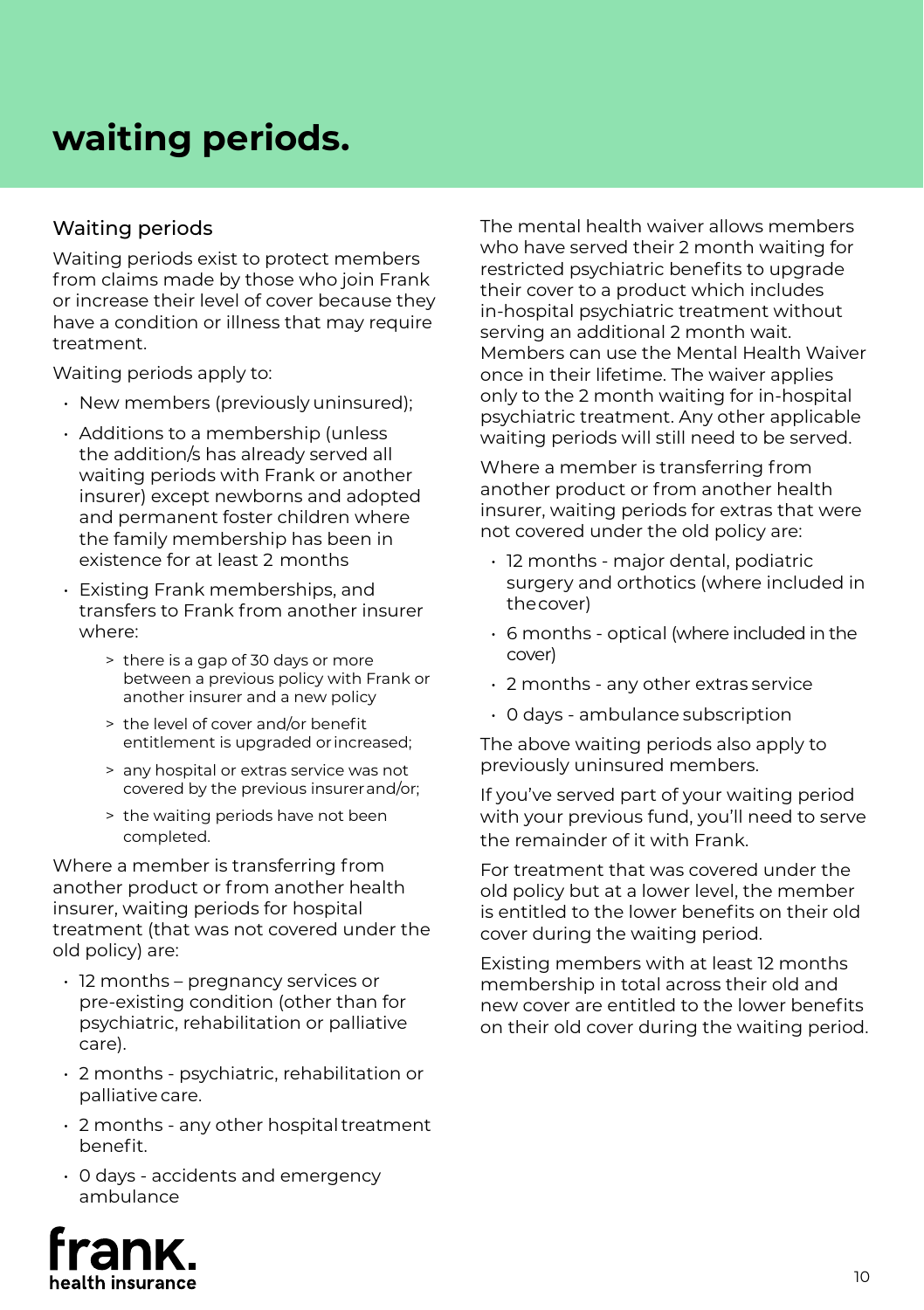# Pre-existing conditions

A pre-existing condition is one where signs or symptoms of your ailment, illness or condition, in the opinion of an independent medical practitioner (not your own doctor), existed at any time during the six months preceding the day on which you purchased your hospital insurance or upgraded to a higher level of hospital cover and/or benefit entitlement.

The only person authorised to decide that a condition is pre-existing is the independent medical practitioner. However, the medical practitioner appointed by Frank must consider any information regarding signs and symptoms provided by your treating medical practitioner/s.

The pre-existing condition rule still applies even if your ailment, illness or condition was not diagnosed prior to joining the hospital cover. The only test is whether or not, in the six months prior to joining your current hospital cover signs and symptoms:

- were evident to you; or
- would have been evident to a reasonable general practitioner if a general practitioner had been consulted.

If you have been a member for less than twelve months on your current hospital cover, make sure you contact us before you're admitted to hospital to find out whether the pre-existing condition waiting period applies to you.

We need about five to seven working days to make the pre-existing condition assessment, subject to the timely receipt of information from your treating medical practitioner/s. Make sure you allow for this time frame when you agree to a hospital admission date. If you proceed with the admission without confirming benefit entitlements and we subsequently determine your condition to be pre-existing, you'll have to pay all outstanding hospital



You can only claim benefits for a preexisting condition if the treatment is performed after the pre-existing condition waiting period has been served. We won't pay a claim if you have the treatment during the waiting period and submit a claim for the treatment after the waiting period is over.

# Emergency admissions

In an emergency, we may not have time to determine if you're affected by the pre-existing condition rule before your admission. Consequently if you have less than 12 months membership on your current hospital cover you might have to pay for some or all of the hospital and medical charges if:

- you're admitted to hospital and you choose to be treated as a private patient; and
- we later determine that your condition was pre-existing.

## Waiting periods – Pre-existing conditions

A special waiting period applies to obtain benefits for hospital treatment for new members who have pre- existing conditions. Waiting periods also apply to existing members who upgrade their level of hospital cover. If the ailment, illness or condition is considered pre-existing:

- new members must wait 12 months for any hospital benefits (other than psychiatric, rehabilitation and palliative care).
- members transferring/upgrading to a higher hospital cover must wait 12 months to get the higher hospital benefits (other than psychiatric, rehabilitation and palliative care).

Existing members with at least 12 months membership in total across their old and new cover are entitled to the lower benefits on their old cover as long as the service was not excluded.

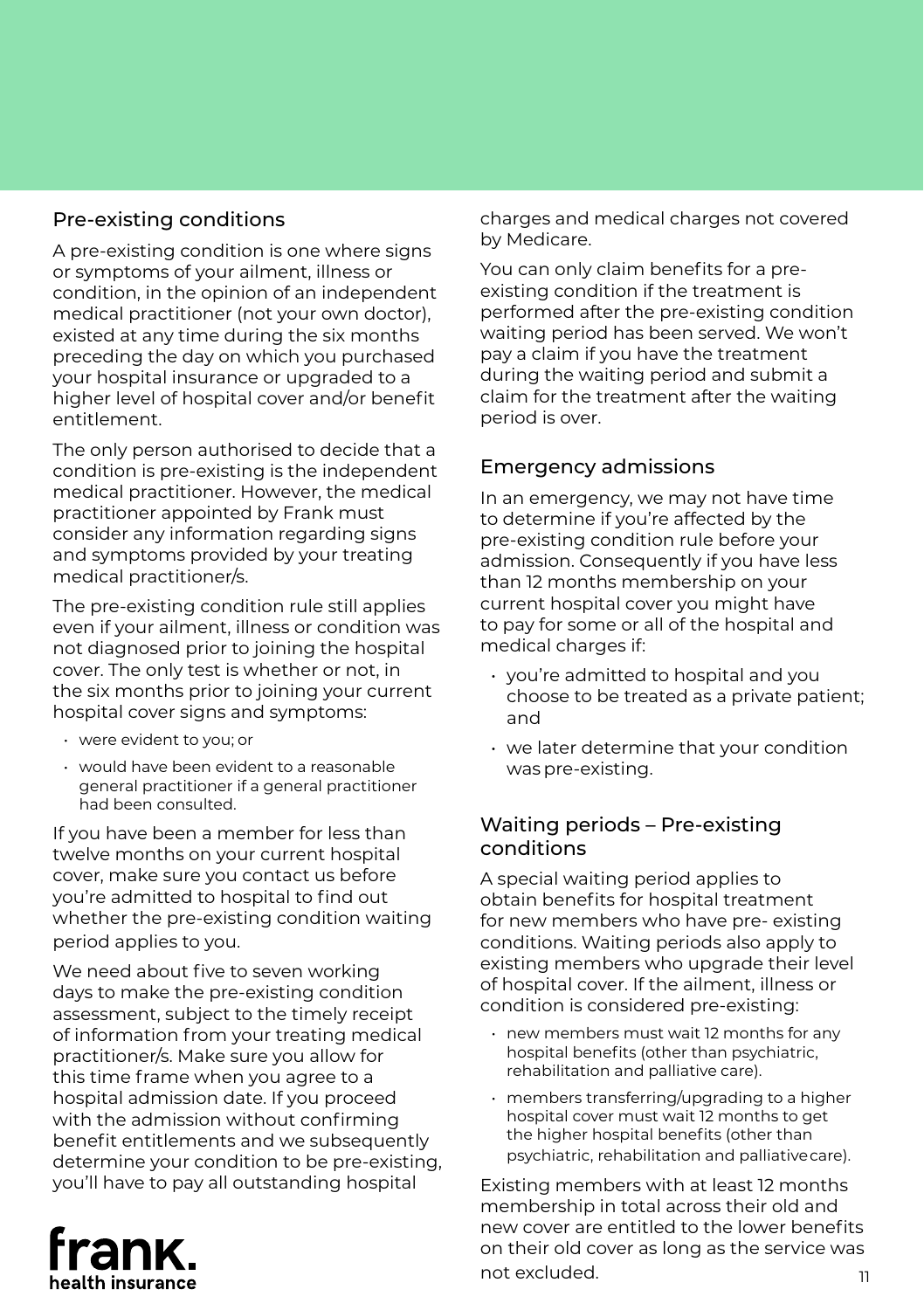# **hospital cover information.**

#### Excess

An excess is the fee you pay in return for lower premiums and applies when you're admitted into hospital as a private patient.

The amount of your excess for hospital visits can vary based on your cover, and is outlined on your product fact sheet

Where one member on a couples, family or single parent excess cover is admitted to hospital they will only pay the maximum amount per person as opposed to the maximum amount per membership

# Clinical Categories

Frank is required to use standard clinical categories and definitions across all services, including references to inclusions and exclusions. The full list of these categories and definitions is available on pages 31-36.

## Informed financial consent

Informed financial consent is where you'll be presented with all costs of your treatment and be made aware of any out of pocket expenses by service providers involved prior to being admitted to hospital.

Before being admitted into hospital as a private patient, you should ask the doctor for an estimate of their fees, whether there are any other doctors likely to be involved in your care (e.g. anaesthetist, assistant surgeon) and how to get information about their fees. You should also check with Frank what benefits could be paid from your hospital cover.

# Participating private hospitals

Frank has agreements with most private hospitals relating to billing, fees and benefits. These agreements are made

through the Australia Health Service Alliance (AHSA). It's important that your hospital is a participating private hospital to avoid additional costs.

Have a look at Frank's participating private hospitals, but remember that it can change without notice. Check with Team Frank before confirming any hospital admission.

# Non-participating hospitals

Fixed benefits are payable for hospitalisation in non-participating private hospitals. Contact Team Frank for further details as treatment in a non-participating private hospital will result in out-of-pocket expenses. Limited benefits may apply to cosmetic surgery and high cost drugs. Drugs purchased outside of the hospital are not included.

#### Using your private cover in a public hospital

If you're admitted into a public hospital as a private patient, Frank will pay the minimum benefits for a shared room only for services included under your cover. When making a decision about which hospital you'll be treated at, keep in mind that not all doctors have admitting rights into all hospitals. Basically, if you have a preferred doctor they might not be allowed treat you in a public hospital. Your doctor will be able to tell you what hospitals they have admitting rights to. Electing to be a private patient in a public hospital could result in significant out-of-pocket costs to you. Ensure you receive written informed financial consent for any hospital admission.

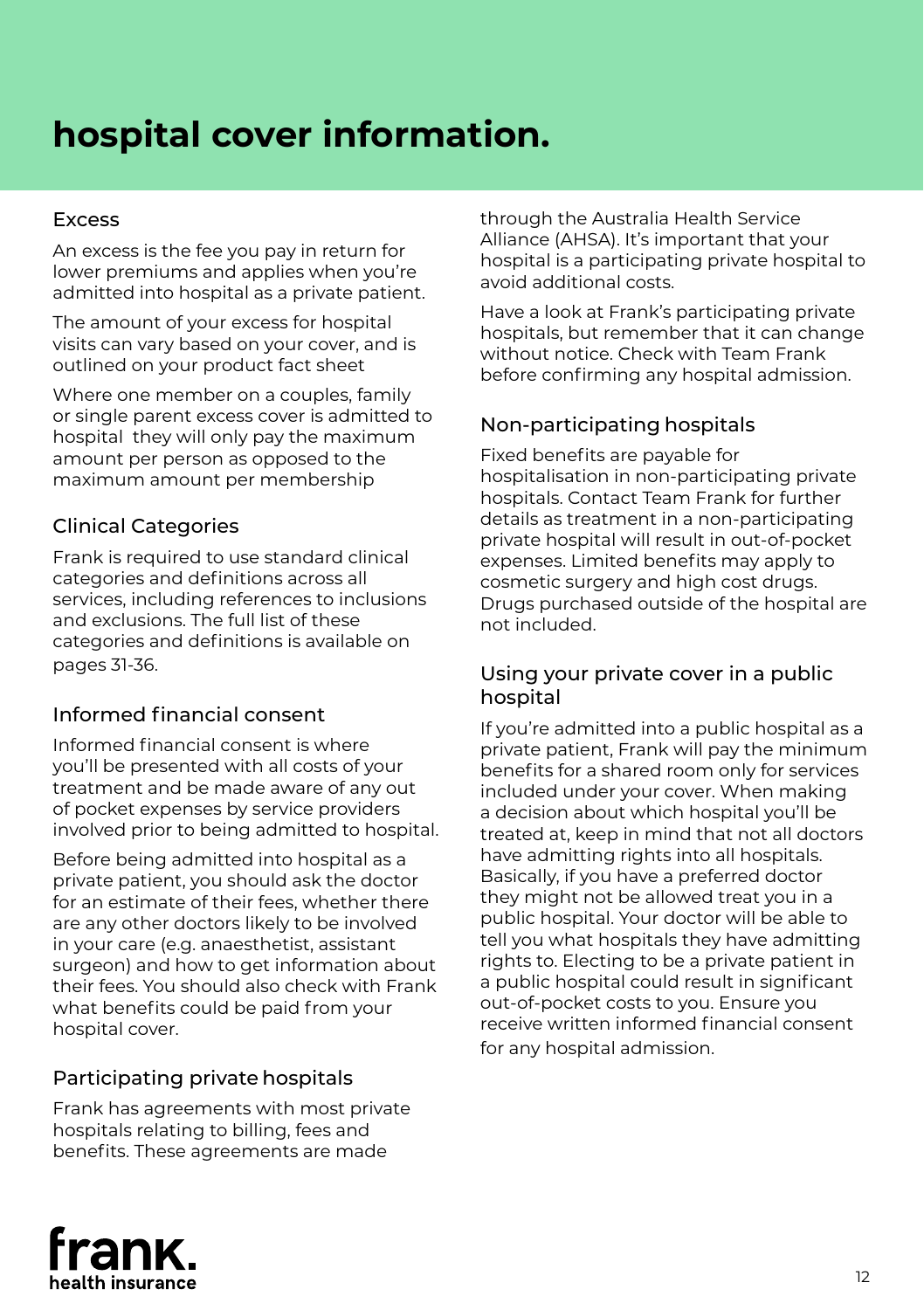# Accidents

An accident is an unforeseen event that occurs by chance. Frank Hospital products cover accidental injuries sustained after joining the fund (joint investigations and reconstructions are covered if they are required as a result of an accident). For an accident to be covered, treatment must be sought through a Doctor or an Emergency Department within 48 hours of sustaining the injury and the hospital admission must occur within 90 days. The Doctor's letter / hospital report must be supplied to Frank.

## Emergency Ambulance

When you take out selected Frank products\*, you'll be covered for emergency ambulance services Australia wide. This includes all clinically necessary, emergency ambulance transport in any state or territory of Australia.

Emergency Ambulance trips by State or Territory Ambulance Service will be covered where:

- The insured person is not already covered by a State or Territory Ambulance Service scheme AND
- The service was defined as an emergency by the Ambulance Service OR
- The ambulance attended to an emergency but by the time they arrived, they were no longer required OR
- A treating doctor has defined the trip as medically required transport.

Emergency Ambulance doesn't include:

- Ambulance transport from a hospital to your home, or ambulance transfers between hospitals,
- Any services which are not operated by an ambulance provider recognised by Frank,
- Any non-emergency services, as determined

by the ambulance provider.

\* The Emergency Ambulance benefit applies to all hospital covers excluding Basic Hospital 500 (Basic+), Basic Hospital Plus (Basic+) and Starter Bundle (Basic). Please refer to your product fact sheets for more information.

# Podiatry surgery

If you go into hospital, and have surgery performed by an orthopaedic surgeon, then this is taken care of with your hospital cover. Your extras cover doesn't get used.

If the surgery is performed by an approved podiatric surgeon (there are only a few in Australia), then your extras cover will provide benefits towards their fees (if you have podiatry as part of your Extras, have available limits and have served your waiting period). The hospital expenses, theatre, etc. are still covered by your hospital cover. Medical services such as anaesthetist and diagnostic tests will not be covered for podiatry surgery.

To be covered for podiatric surgery, you must use a surgeon on Frank's [approved](https://www.frankhealthinsurance.com.au/legals#podiatrysurgery) 

#### [podiatric surgeons list.](https://www.frankhealthinsurance.com.au/legals#podiatrysurgery)

#### Dental Surgery

Dental surgery can be performed both in a dentist's practice, or in hospital. Coverage for dental surgery will depend on factors such as who performs the procedure and where the procedure is done.

Frank suggests you contact us prior to any dental surgery to confirm your coverage.

#### Choose your own provider

At Frank, we believe in freedom of choice when it comes to choosing an Extras provider. As long as your provider is registered with the appropriate board in their field, we'll pay benefits based on your level of cover up to your annual limits.

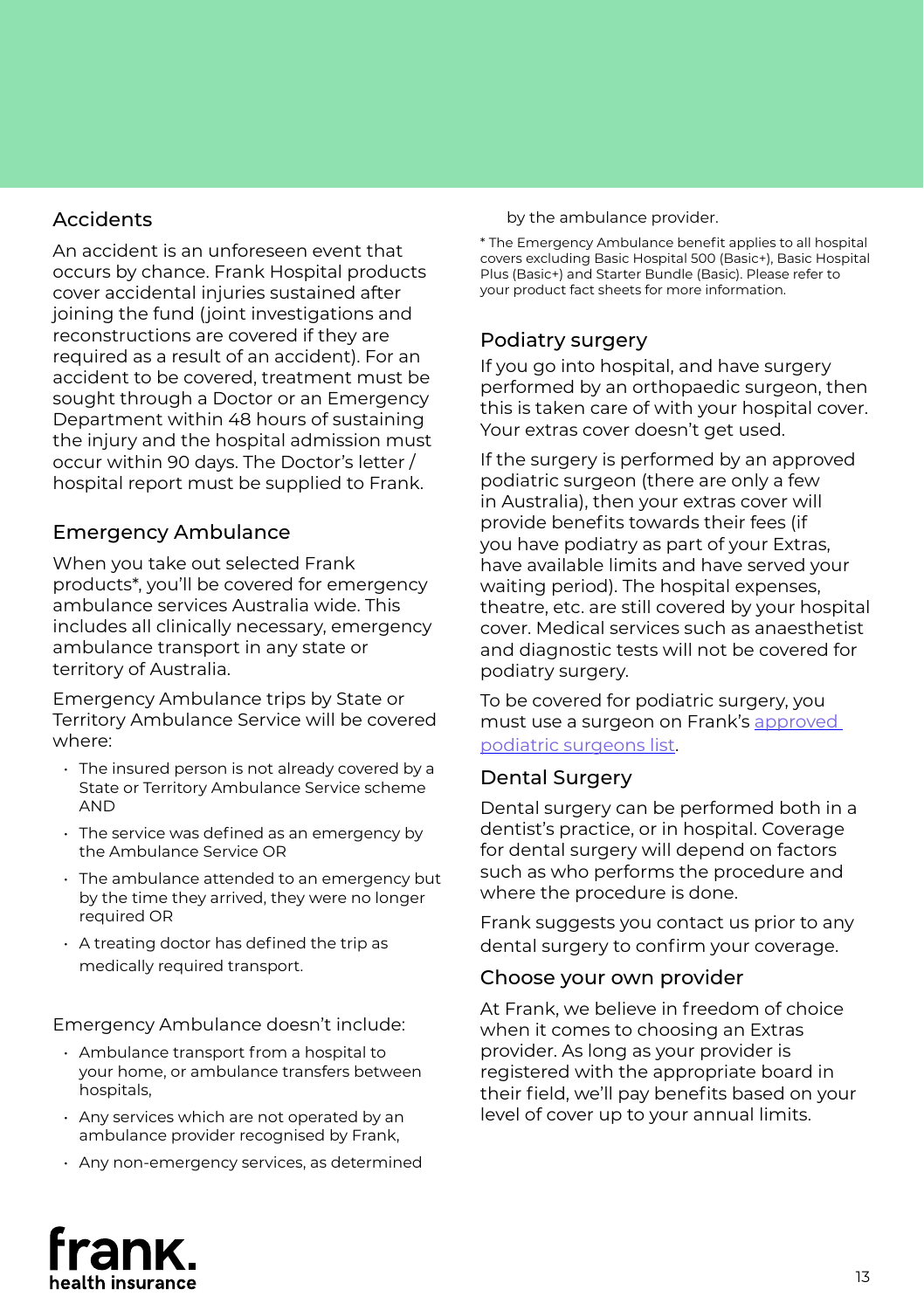#### Medicare

Where you are entitled to any rebate or reimbursement from Medicare for an Extras service, you can't claim any out of pocket expenses with Frank.

## Insulin pumps

Frank will pay benefits towards insulin pumps to members on the appropriate level of cover as a day stay admitted procedure, this may mean that payment of an excess applies. Insulin pumps are excluded on some products. Please refer to individual product fact sheet for further detail. All relevant waiting periods must have been served. GMHBA does not pay a benefit for insulin pumps still under manufacturer's warranty.

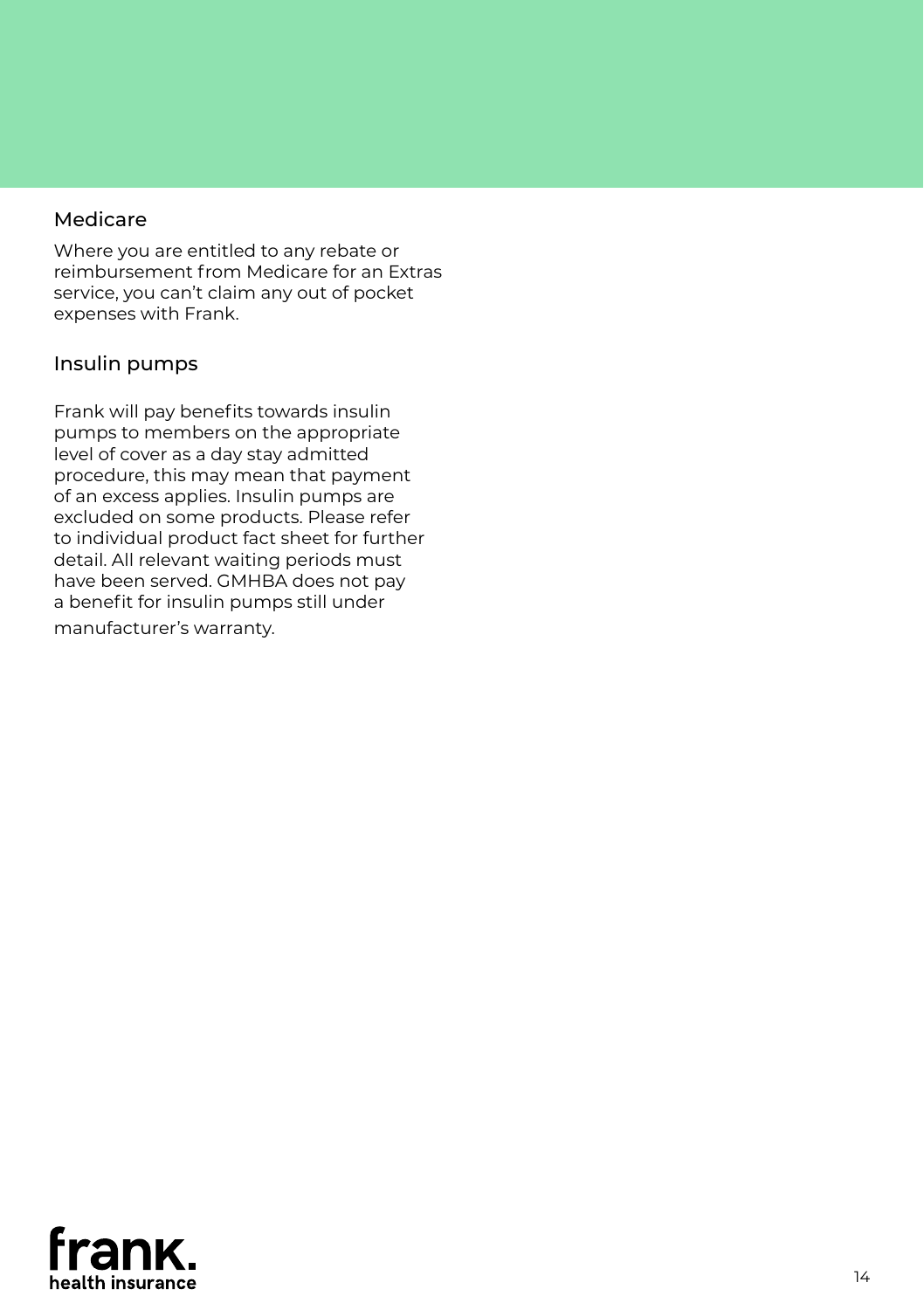# **access gap cover**

#### What is Medical Gap?

In Australia, medical services provided by doctors have a Medicare Benefits Schedule (MBS) fee, set by the Government. This is called the 'scheduled fee'.

For medical services provided by a specialist doctor while you are admitted as an inpatient in hospital, Medicare pays 75% of the scheduled fee and your health insurer pays the remaining 25%.

Specialists are free to charge whatever fee they deem appropriate for their services. If this fee is more than 100% of the scheduled fee, you will need to pay the difference. This is called a medical 'gap' and is sometimes also called an out of pocket cost.

## What is Access Gap Cover?

The Australian Health Service Alliance (AHSA) Access Gap Cover scheme is a billing system that provides higher benefits than the Government's scheduled fee. It can reduce or even eliminate any gap for medical fees when treated as an inpatient in hospital.

Specialist doctors who are registered for, and use, the Access Gap Cover scheme get a higher fee from Frank (more than the standard 25%), in exchange for limiting the gap they charge to you.

There are 2 scenarios for how you may be billed by your specialist doctor when they use the Access Gap Cover scheme:

No Gap – this is where there will be no gap for you to pay following the procedure

Known Gap – this is where you will be charged a maximum Gap of \$500 per specialist, per admission and \$800 for obstetrics services.

#### Is your doctor registered for Access Gap Cover benefits?

If your specialist doctor is registered for Access Gap Cover, the gap may be reduced or eliminated for medical services they provide while you are an inpatient in hospital.

Specialists are free to choose to opt in or out of the Access Gap Cover scheme on a patient by patient and procedure by procedure basis – just because they are registered for the scheme doesn't mean they always use it. If you choose a doctor that does not participate in the Access Gap Cover scheme for your procedure, you will be covered by Medicare and Frank for the scheduled fee, but will need to pay any gap.

Before deciding to have a procedure, you should discuss the cost of treatment with your specialist doctor. Your specialist must advise of any gap that you will have to pay and provide a written estimate of the fees for treatment, before you go into hospital.

You may also receive services from an assistant surgeon and anesthetist for your procedure – they can also choose whether or not to participate in the Access Gap Cover scheme. You may have separate gaps to pay for their services.

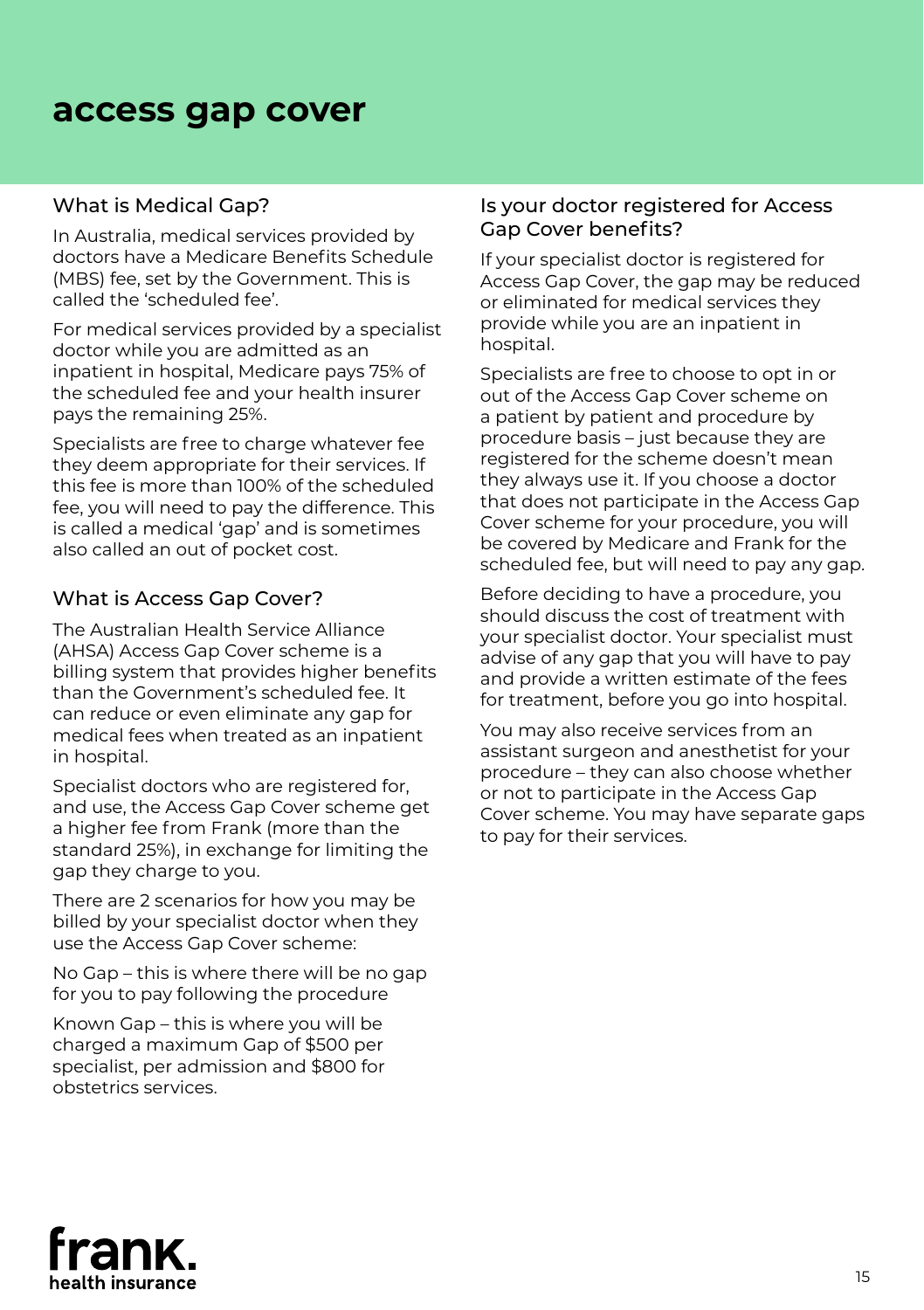# **extras cover information.**

# **Orthotics**

Where covered, benefits can only be claimed on orthotics if they are custom made (from a cast or mould taken by you) by a podiatrist or orthotist in a private practice.

# Ambulance

VIC, SA, WA and NT residents can claim 80% or 100% of the cost of one ambulance subscription per year (% back will be based on your type of Extras cover). Please note, not all extras products can pay a benefit on the subscription, please refer to your product fact sheets for more information.

Ambulance is covered differently in each state. To make sure you know exactly how it's covered in your state, check out more info [online.](https://www.frankhealthinsurance.com.au/help/products/ambulance-cover-explained)

# General dental rules

General dental rules apply to all Extras products:

- Maximum of six item 222 per visit and a maximum of 24 per calendar year can be claimed (within annual limits). Item 222 cannot be claimed in the same visit as item 111, 115, 231, 232, 242, 243, 250 or 251.
- For items 961 972, a maximum of \$250 per calendar year can be claimed if the service is provided by a dentist or \$300 per calendar year can be claimed if the service is provided by a specialist.

## Preventative dental rules

The preventative dental sublimit applies to dental item numbers for Some Extras and Lots Extras products:

011 - 018, 111, 113 - 115 and 121.

Other preventative dental rules (applies to all Extras products):

- Maximum of one examination or consultation item per visit. Examination and consultation items include 011-017. Maximum of one 011 service payable per provider per two calendar years.
- Maximum of 3 checkups per person per calendar year. Checkups include items 011, 012 and 014.
- Maximum of 3 scale and cleans per person per calendar year applies. Maximum of one item payable per visit. Scale and cleans includes items 111, 114 and 115. Not payable with 222, 250 or 251.

The preventative dental limit is included within the overall dental limit.

# Crown & bridge rules

The crowns and bridgework sub limit applies to the following dental item numbers where major dental is included:

- Crowns include items 611-618 and 671-673
- Bridgework includes items 642-643

Other crown dental rules (applies to all Extras products):

• Maximum 1 crown per tooth is payable every 5 years.

## Check dental benefits in your Member Area

Because some dental items have sublimits within the overal dental limit, always check your benefit before receiving treatment. You can get a benefit quote feature in your online Member Area or by contacting Team Frank.

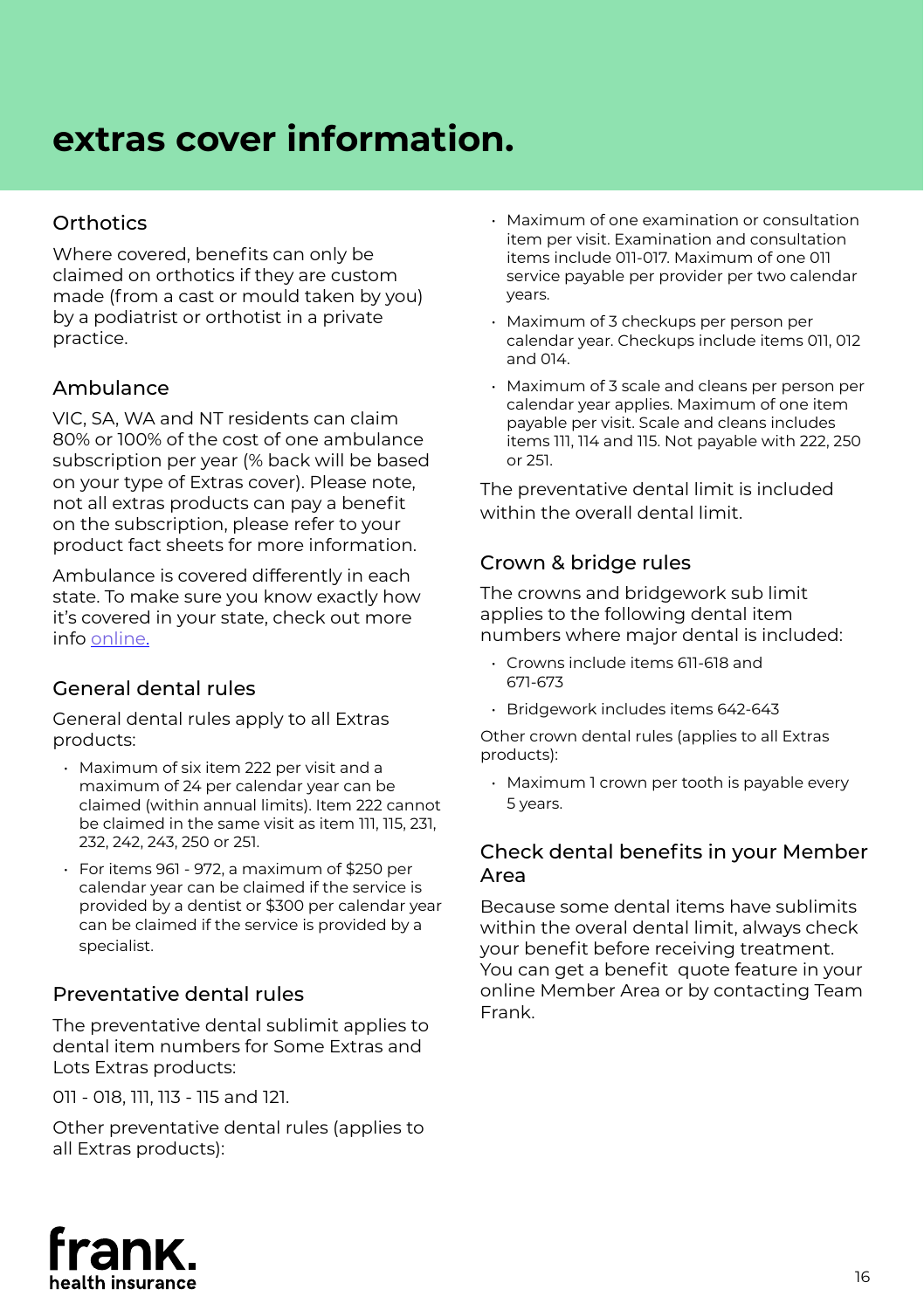## Weight management programs

Weight management benefits are claimable towards the costs or fees associated with membership to a weight management provider. Benefits are not payable towards the purchase of food and/or dietary supplements or exercise components. Approved weight management providers are Jenny Craig, Weight Watchers and Fernwood Food Coaching.

#### Extras services purchased over the internet

Benefits will be paid for optical items purchased over the internet from Australian providers where a prescription is provided.

Benefits for services or treatment received overseas are excluded.

#### Other things you need to know about dental cover – all Extras covers

- There are some dental items that have a maximum number of claimable services per visit and per year.
- Frank will only cover the following items when provided by a specialist dentist
	- > 018 Written report (not elsewhere included)
	- > 237 Guided tissue regeneration membrane removal.
	- > 238 Periodontal flap surgery for crown lengthening - per tooth.
	- > 332 Ostectomy per jaw. A maximum of 2 per visit applies.
- There are also some dental procedures that Frank won't cover when claimed with other items, eg if your bill says you had a tooth filled and removed on the same day, we won't pay for the filling.

If you're worried about what your out-ofpocket dental expenses might be, check the dental item numbers using the benefit quote tool in your online [Member Area](https://member.frankhealthinsurance.com.au/SignIn?ReturnUrl=%2F%3Freturnurl%3D%2Fdefault.aspx) or contact Team Frank.

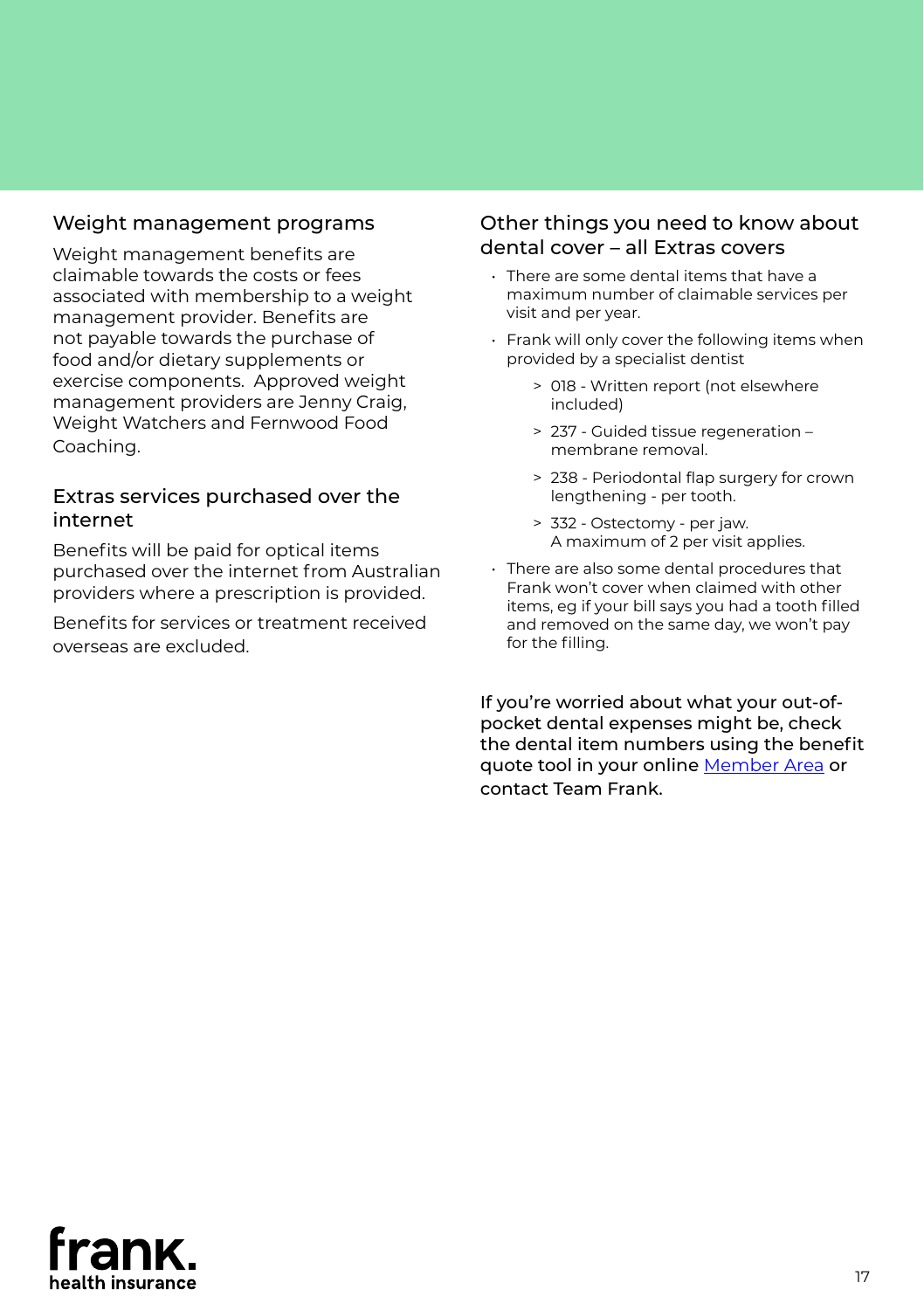| The below table provides a list of dental items that Frank does not pay benefits on: |  |  |  |
|--------------------------------------------------------------------------------------|--|--|--|
|                                                                                      |  |  |  |

| 019          | Letter of referral                                                                   | 384            | Repositioning of displaced tooth/teeth                                      |
|--------------|--------------------------------------------------------------------------------------|----------------|-----------------------------------------------------------------------------|
| $018*$       | Written report (not elsewhere included)                                              | 394*           | Surgery for osteomyelitis                                                   |
| 026          | Cone Beam Volumetric Tomography - scan<br>acquisition (per visit)                    | 438*           | Hemisection                                                                 |
| 044          | Collection of specimen for pathology<br>examination                                  | 664            | Fitting of bar for denture - per abutment                                   |
| 047          | Saliva screening test                                                                | 666            | Prosthesis with metal frame attached to<br>implants - per tooth             |
| 054          | Mucosal screening                                                                    | 668            | Fixture or abutment screw removal and<br>replacement                        |
| 059          | Comprehensive head and neck cancer<br>examination and risk assessment                | 669            | Removal and reattachment of prosthesis<br>fixed to implant(s) - per implant |
| 061          | Pulp testing                                                                         | 689*           | Provisional implant                                                         |
| 085          | Electromyographic recording                                                          | $711 -$<br>769 | Dentures and denture related items                                          |
| 086          | Electromyographic analysis                                                           | 778            | Inlay for denture tooth                                                     |
| 087 -<br>091 | Cone Beam Volumetric Tomography analysis<br>and/or interpretation                    | 779*           | Surgical guide for an immediate denture                                     |
| 119          | Bleaching, home application - per arch                                               | 915            | After-hours callout                                                         |
| 122          | Topical remineralizing and/or cariostatic agents,<br>home application - per arch     | 916            | Travel to provide services                                                  |
| 123          | Concentrated remineralizing and/or cariostatic<br>agents, application - single tooth | 926            | Individually made tray - medicament(s)                                      |
| 131          | Dietary advice                                                                       | 927            | Provision of medication/medicament                                          |
| 141          | Oral hygiene instruction                                                             | 941            | Local anaesthesia                                                           |
| 142          | Tobacco counselling                                                                  | 944            | Relaxation therapy                                                          |
| 165          | Desensitizing procedure - per visit                                                  | 945            | Low level laser therapy - per appointment                                   |
| $237*$       | Guided tissue regeneration - membrane<br>removal                                     | 948            | Dental acupuncture - per appointment                                        |
| 238*         | Periodontal surgery for crown lengthening - per<br>tooth                             | 949            | Treatment under general anaesthesia/<br>sedation                            |
| 332*         | Ostectomy - per jaw                                                                  | 985            | Repair/addition – snoring or sleep apnoea<br>device                         |
| $375*$       | Surgery to salivary duct                                                             | 990            | Treatment not otherwise included (specify)                                  |
| 376*         | Surgery to salivary gland                                                            | 999            | <b>GST</b>                                                                  |

\* Only Frank Simple Extras, Everyday Extras and More Extras do not pay a benefit on these item numbers.<br>
Fram K.

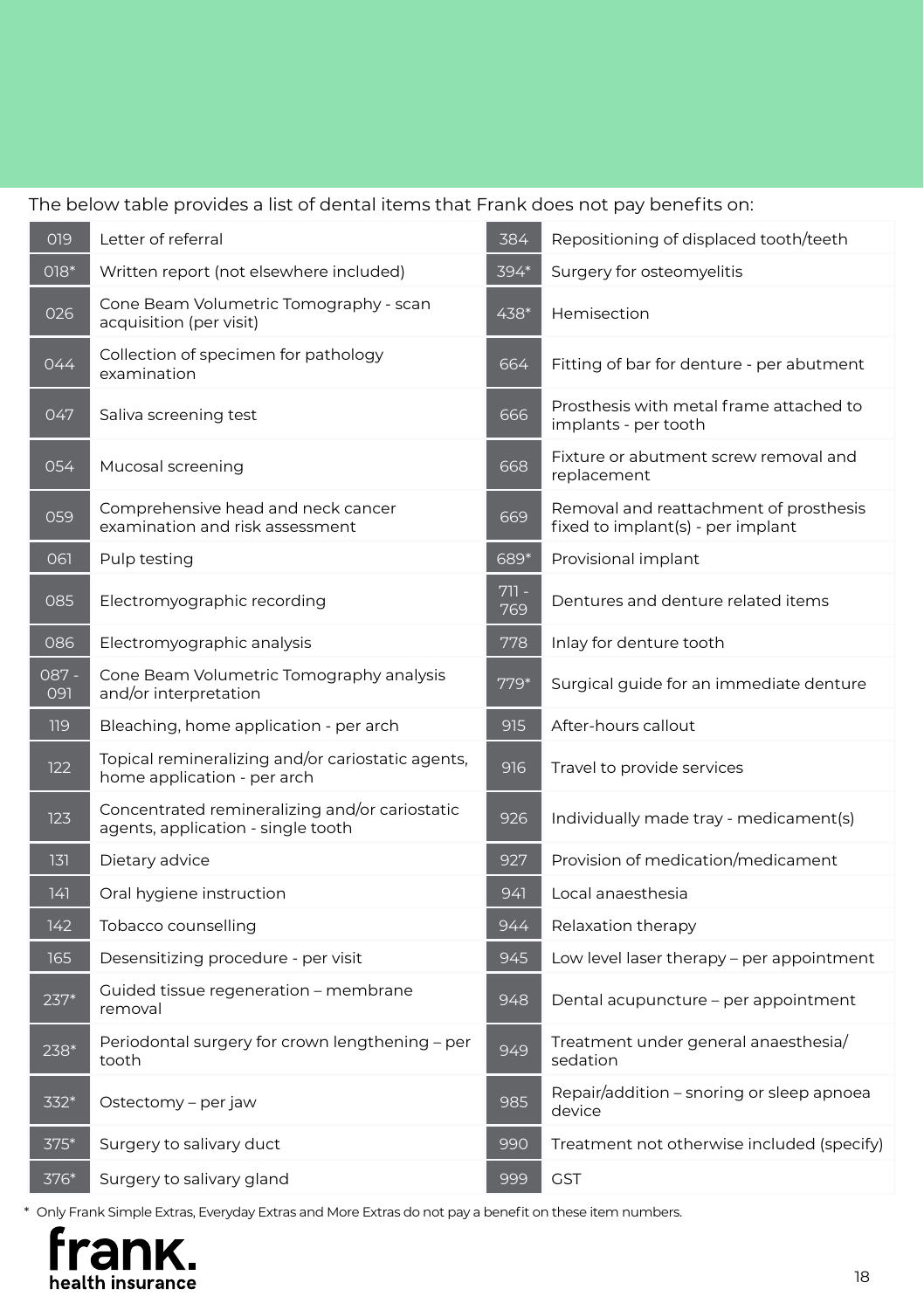# **things frank won't pay**

# Exclusions

In addition to the services excluded from your cover, you cannot claim for the following:

- Benefits are only payable on itemised and original account/s. Account/s which have been altered in any way will not be accepted. Providers are required to re-issue any account/s or endorse any alterations.
- Any outpatient emergency department service fees (e.g. observation, x-rays, drugs and lab tests) where a doctor hasn't written an order to admit you into hospital as an inpatient
- Medical outpatient treatment in general ( Example: GP, Specialist appointments, outpatient scans and pathology)
- Natural remedies (includes Modifast & Optifast).
- Food supplements.
- Dental procedures carried out and charged direct to the member/dependant by a dental mechanic, other than an advanced dental technician.
- A range of dental procedures when provided on the same day e.g. a filling on a tooth that has been removed.
- Dental procedures where a limit on the number you can have has been exceeded.
- Dental procedures unless tooth identifications (ID) are supplied by the provider.
- Services/treatment for which the member and/ or dependant has a right to claim damages or compensation from any other person or body.
- Treatment where the member and/or dependant is eligible for free treatment under any Commonwealth or State Government Act.
- Services/treatment rendered more than 12 months prior to the date of claiming.
- Services/treatment which is not covered by your membership and/or is rendered while the membership is in arrears or is suspended.
- Services/treatment rendered by a practitioner not in private practice and/or not recognised by bodies approved by Frank.
- Hiring of equipment (unless otherwise stated).
- Services not rendered face to face (e.g. remotely over the phone or skype).
- Foot orthotics unless they are custom made and provided by a registered podiatrist.
- Additional medical gap benefits where the medical service is rendered by a medical practitioner employed full-time in the public sector.
- Benefits for lifestyle related services that primarily take the form of sport, recreation or entertainment.
- Benefits, payable under a hospital or extras cover shall not exceed the fees and/or charges raised for any treatment and/or services covered for benefits under the relevant cover, after taking into account benefits paid from any other source.
- Benefits for services on treatment received overseas.
- Travel vaccinations not listed on the [approved](https://www.frankhealthinsurance.com.au/help/travel-vaccinations)  [Travel Vaccinations list](https://www.frankhealthinsurance.com.au/help/travel-vaccinations).
- Extras services that you are entitled to claim a Medicare rebate for.
- Cosmetic services or treatment rendered by a practitioner.

# **Restrictions**

In addition to any services that are restricted as part of your cover, benefits may not be paid or may be paid at a lower level where:

- you have already claimed the maximum allowable benefits during a specified period.
- you have transferred to a Frank extras cover from an extras cover by a different insurer and have previously claimed for the service/ treatment or have used the total Frank annual limit amount with your old fund
- the health care account has been incompletely, incorrectly or inappropriately itemised.
- you have an excess to pay on your chosen level of cover.

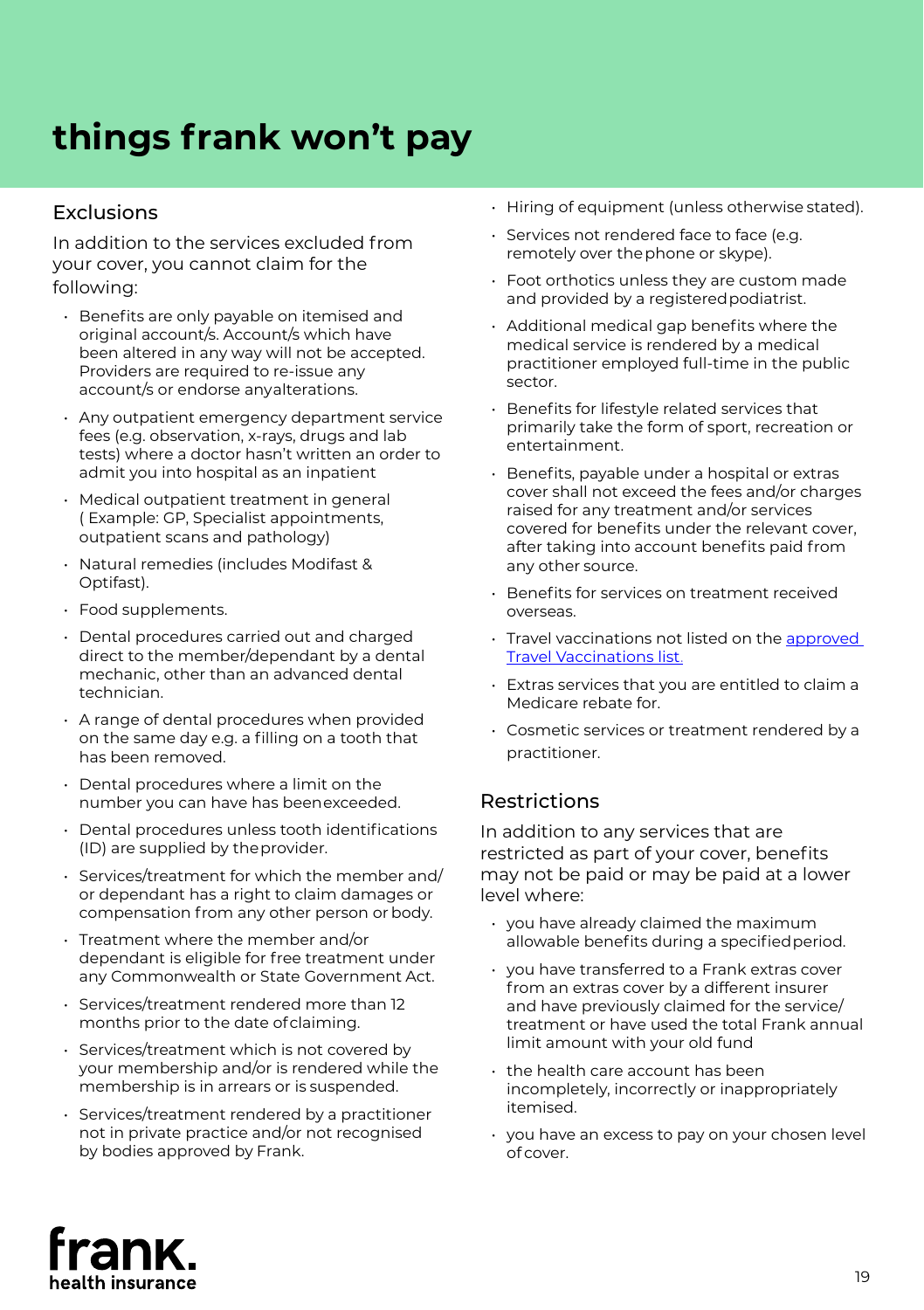# **how to claim.**

- Frank believes that a patient, following a review of the case (on the basis of information provided by the hospital either internally or using an agreed independent source), is not receiving acute care after 35 days continuous hospitalisation. If this is the case, Frank benefits will be reduced to Nursing Home Type Patients benefits and will be paid in accordance with the default benefit determined by the Department of Health & Ageing. All Nursing Home Type Patients are required to pay part of the cost of hospital accommodation.
- the service/s is subject to a waiting period or other limit which has not been served/met.
- surgery is performed in hospital by a registered podiatrist/podiatric surgeon. Contact Team Frank for further details on this.
- $\cdot$  no MBS item number is provided by the GP/ specialist e.g. cosmetic surgery.
- professional services are provided to the provider, to members of the provider's family, to a provider's business partner's family members or any other people not independent from the practice. Family members include: wife/husband, brother/sister, children, parents, grandparents, grandchildren. If this is the case, only wholesale material costs involved in the provision of the service are subject to benefits.
- $\cdot$  the claim is for additional medical gap benefits, where the medical service is rendered by a medical practitioner employed full-time in the public sector.
- there is more than one claim made to the same provider on the same day. But you can claim for more than one service on the same day if performed by different providers.

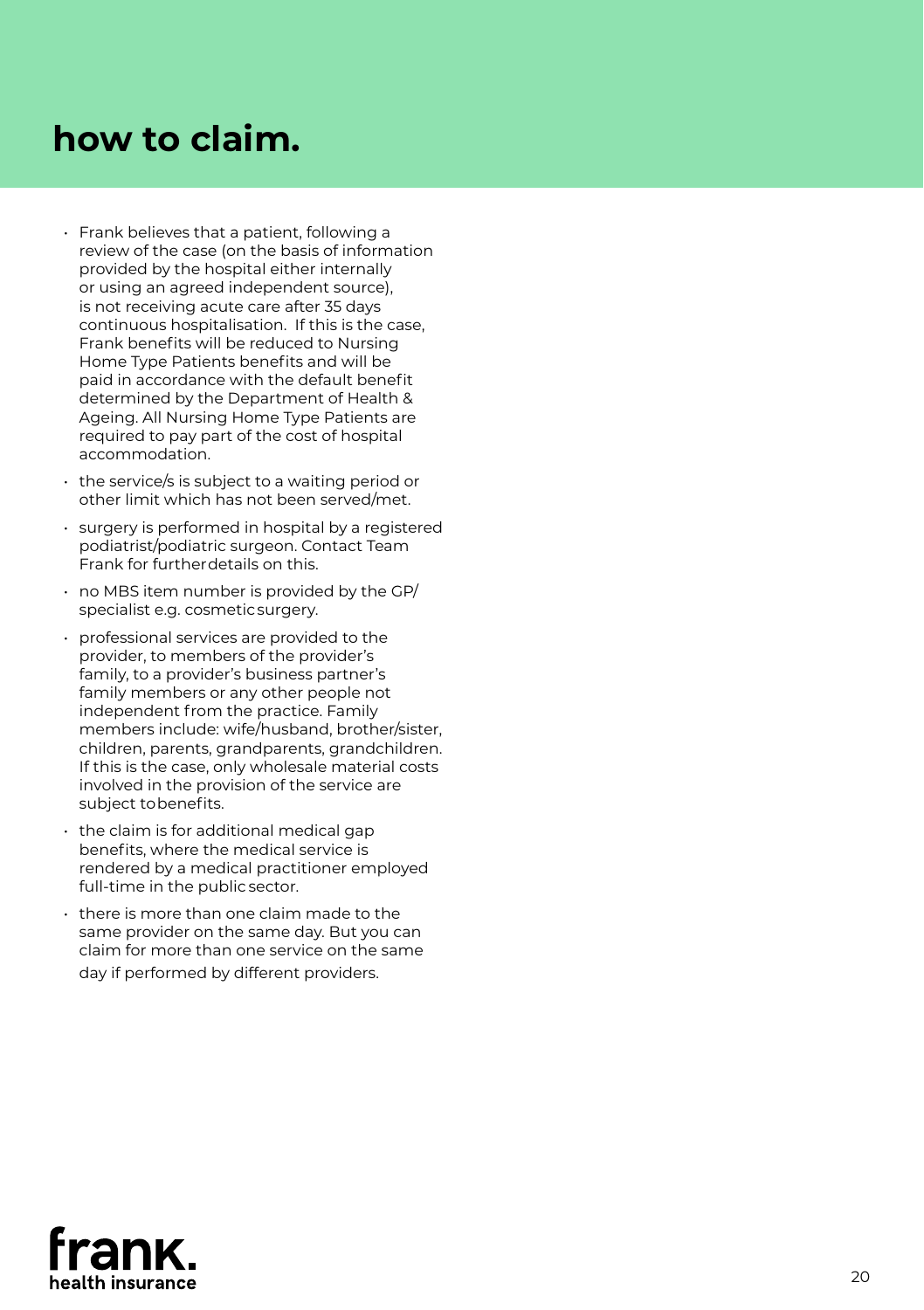# **how to claim.**

# Hospital Claims

Frank will pay the available hospital benefit direct to the hospital, as long as you are admitted as an insured patient. You'll need to present your membership card upon admission to the hospital. Remember to get informed financial consent prior to any hospital admission.

Details of all claims paid on your behalf can be viewed in your online member area.

# Medical Claims

Medical benefits cover fees payable to surgeons, anaesthetists and other professionals who may bill you separately from your hospital bills.

Claims for medical benefits can only be paid after your claim for medical services has been assessed by Medicare and your claim for hospital benefits has been assessed and paid.

To submit a claim;

- Either complete a Medicare Two Way claim form when you take your claim to medicare; or
- Email Frank a completed claim form and the Medicare Benefit Statement given to you by Medicare when you claim their benefit

Our benefits are not payable for services rendered when the patient is not admitted into hospital as a private inpatient.

Find out more about [how to claim.](https://www.frankhealthinsurance.com.au/help/members/how-to-claim)

# Extras Claims | HICAPS

When you have Frank extras cover you can use your Frank membership card to claim electronically on-the- spot (if your health care provider has a HICAPS machine). After the service has been provided, your membership card will be swiped through

the terminal, your claim details entered and your claim will be processed electronically. Once your claim is authorised by Frank, you simply pay any difference between the full fee for the treatment and the amount paid by Frank.

If there is an unexpected rejection of your claim at the point of service, your provider should check the HICAPS receipt for the rejection reason. If they're unable to identify the issue at the time of the service taking place they can contact Team Frank.

# Online Extras Claims

If your service provider does not have an electronic terminal, you'll need to pay your account in full and then claim online through your Frank Member Area. You can either claim without submitting a receipt or upload a copy of the receipt at the time of claiming. If you don't include the receipt at time of claiming, you'll need to keep it for 2 years and send to Frank if your membership claims are audited in this time.

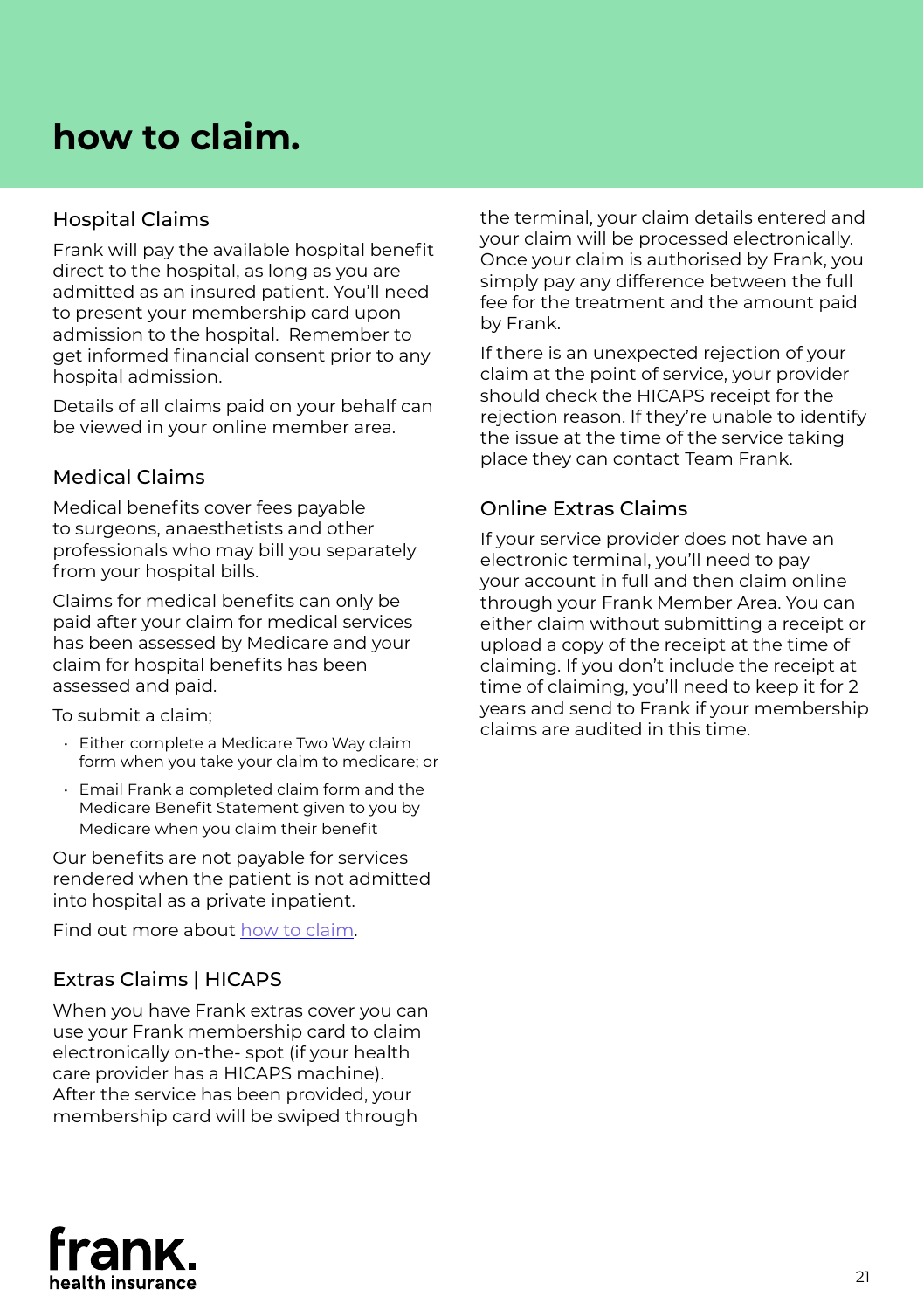# Manual Extras Claims

In some situations you may not be able to claim on-line, and you'll need to submit your claim manually to Frank via email. Accounts must have been paid before they can be submitted for claiming.

To submit a claim manually, Frank needs the following information:

• The fully itemised health care account/s, and the receipt/s.

# Claims Fraud

Frank reserves the right to take the following actions against any member or persons where improper, fraudulent or indiscretion occurs whilst making health insurance claims.

Actions that may be taken are:

- Suspension of electronic claiming for the period of time determined by Frank depending on the severity of the incident
- Restitution (voluntary or negotiated)
- Prosecution

## Paid accounts/ bills

Benefits for paid accounts will be deposited directly into the members' previously nominated bank account.

#### Damages or compensation

Where you or your dependants have a right to claim damages or compensation from any other person or body, you're required to pursue that entitlement prior to lodging a claim for benefits with Frank. A claim

should only be lodged with Frank if action at law is unsuccessful. A letter of denial is required. This includes WorkCare, TAC, public liability and third party claims.

#### Application for membership with Frank

When you sign up for health insurance with Frank, it's important that you provide us with all the information requested to allow us to maintain an accurate record of your membership. It is also important that the information you provide is true and correct. Your membership will be considered void if you provide false or incorrect information on your application. If your membership is terminated, then premiums received in advance for coverage beyond the termination date will be refunded.

You can make changes to your membership anytime.

Frank uses the terms 'member', 'spouse/ partner' and 'dependant' to define the people covered by a membership. Only the person nominated as the 'member' can authorise changes to the membership unless the member has previously authorised the spouse/partner to make such changes. Similarly, correspondence issued by Frank will be addressed to the member and it is the member's responsibility to notify Frank of any change of address by maintaining the address records in the member area. The completion of the application process and the payment of any premium constitutes an acceptance of any conditions laid down in the regulations of the fund, including the fund rules and any fund policies, in force at that time or as they may be amended

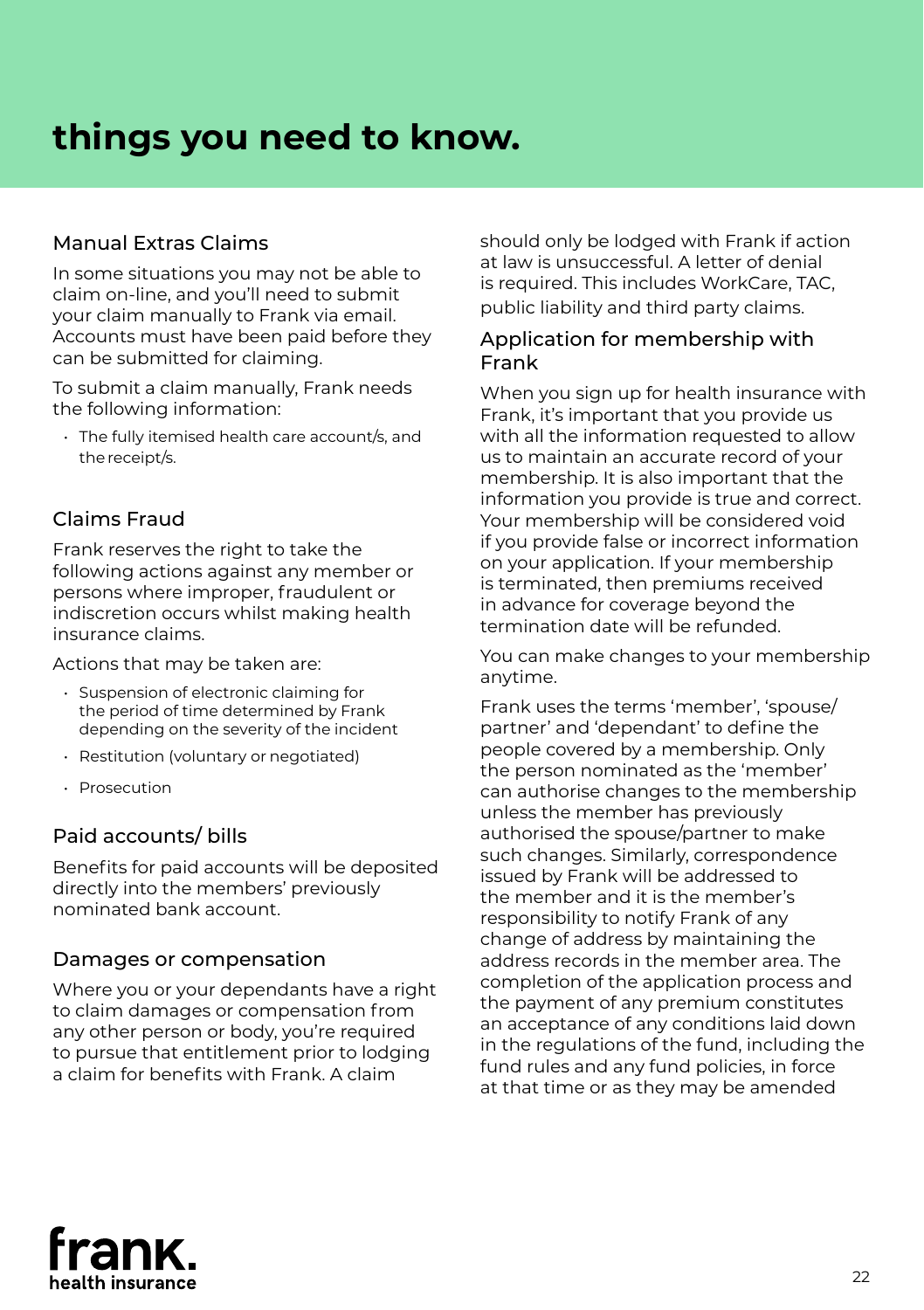# **things you need to know.**

at any time. An electronic copy of the fund rules can be accessed on request by contacting Team Frank.

In the event of any member or person named on the member's policy is convicted in a court of law of assault or similar offence against a staff member related to that staff member's performance of their duties, has obtained or attempted to obtain an improper advantage for themselves or for any other member or is convicted in a court of law of fraud against Frank, the Board may in its discretion, declare the member's membership void. The status of the member's membership will be assessed with any outstanding claims being honoured and any premiums shall be refunded. Any other rights accrued to the member will be forfeited.

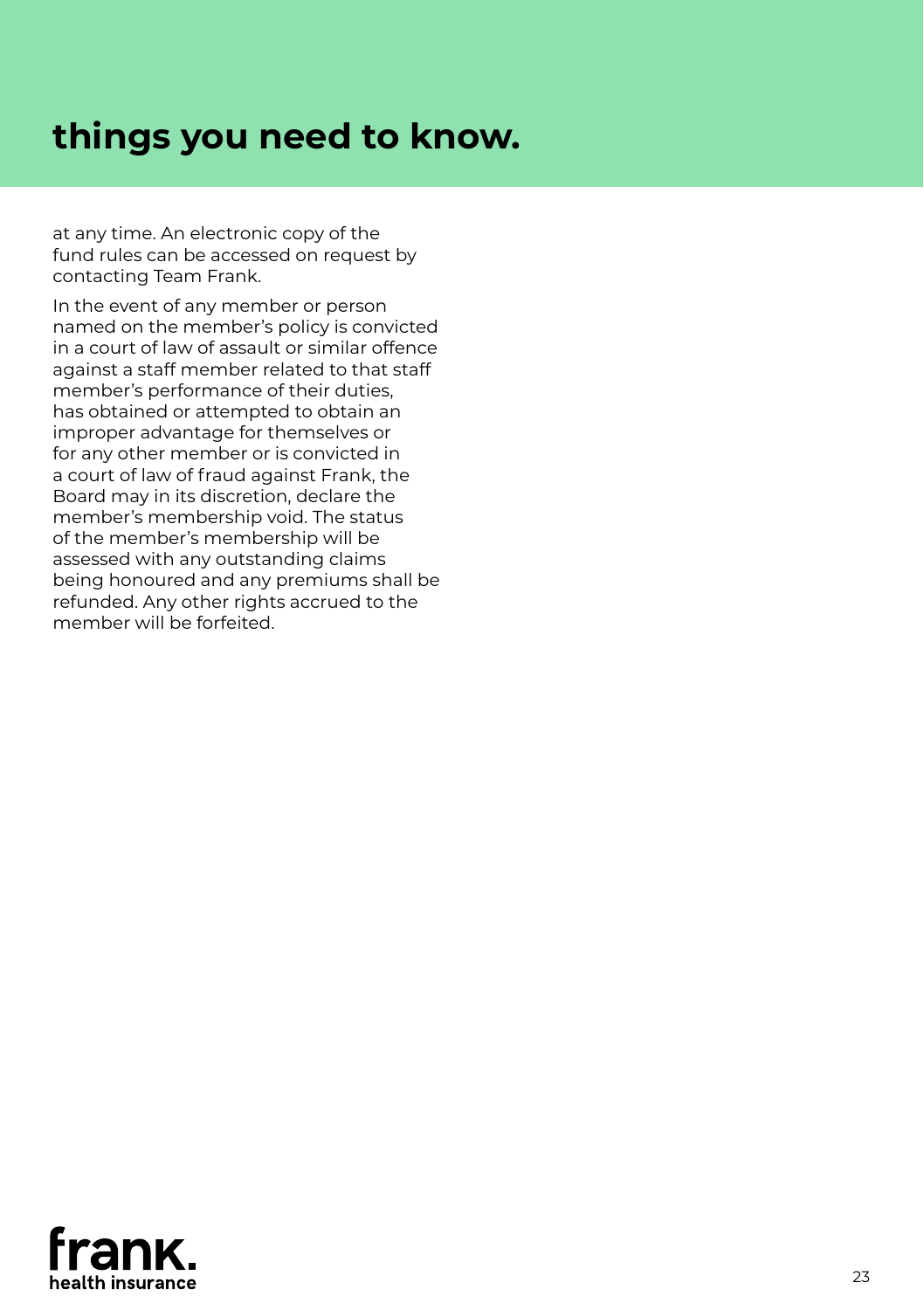# **medicare levy surcharge (mls).**

The Medicare levy surcharge (MLS) is a surcharge on individuals and families on higher incomes who don't have eligible private hospital cover.

The MLS is an additional tax that Aussies need to pay if they don't have eligible private hospital cover and have a taxable income over \$90,000 as a single or \$180,000 as a couple/family.

People may have to pay the Medicare levy surcharge if they or any of their dependants do not have eligible cover and they are:

• A single person - without dependent children with a taxable income (including any reportable fringe benefits of \$1,000 or more) greater than \$90,000

• A family - including a couple and single parent - with a combined taxable income (including any reportable fringe benefits of \$1,000 or more) greater than \$180,000 (increasing by \$1,500 per dependent child, after the first child).

| If you're a:                                                              | And your combined taxable income is: |                           |                           |                      |
|---------------------------------------------------------------------------|--------------------------------------|---------------------------|---------------------------|----------------------|
|                                                                           | <b>Base Tier</b>                     | Tier 1                    | Tier 2                    | Tier 3               |
| Single                                                                    | \$90,000 or<br>less                  | $$90,001 -$<br>\$105,000  | $$105,001 - $140,000$     | \$140,001 or<br>more |
| Couple / Family<br>(increases by<br>\$1,500 per child<br>for 2+ children) | \$180,000 or<br>less                 | $$180,001 -$<br>\$210,000 | $$210,001 -$<br>\$280,000 | \$280,001 or<br>more |
| Then your Medicare Levy Surcharge is:                                     |                                      |                           |                           |                      |
| All ages                                                                  | Nothing to<br>pay - 0.0%             | Tier 1 - 1.0%             | Tier 2 - 1.25%            | Tier 3 - 1.5%        |

Contact your tax adviser or the [Australian Taxation Office](http://www.ato.gov.au/) for further details about the Medicare levy surcharge.

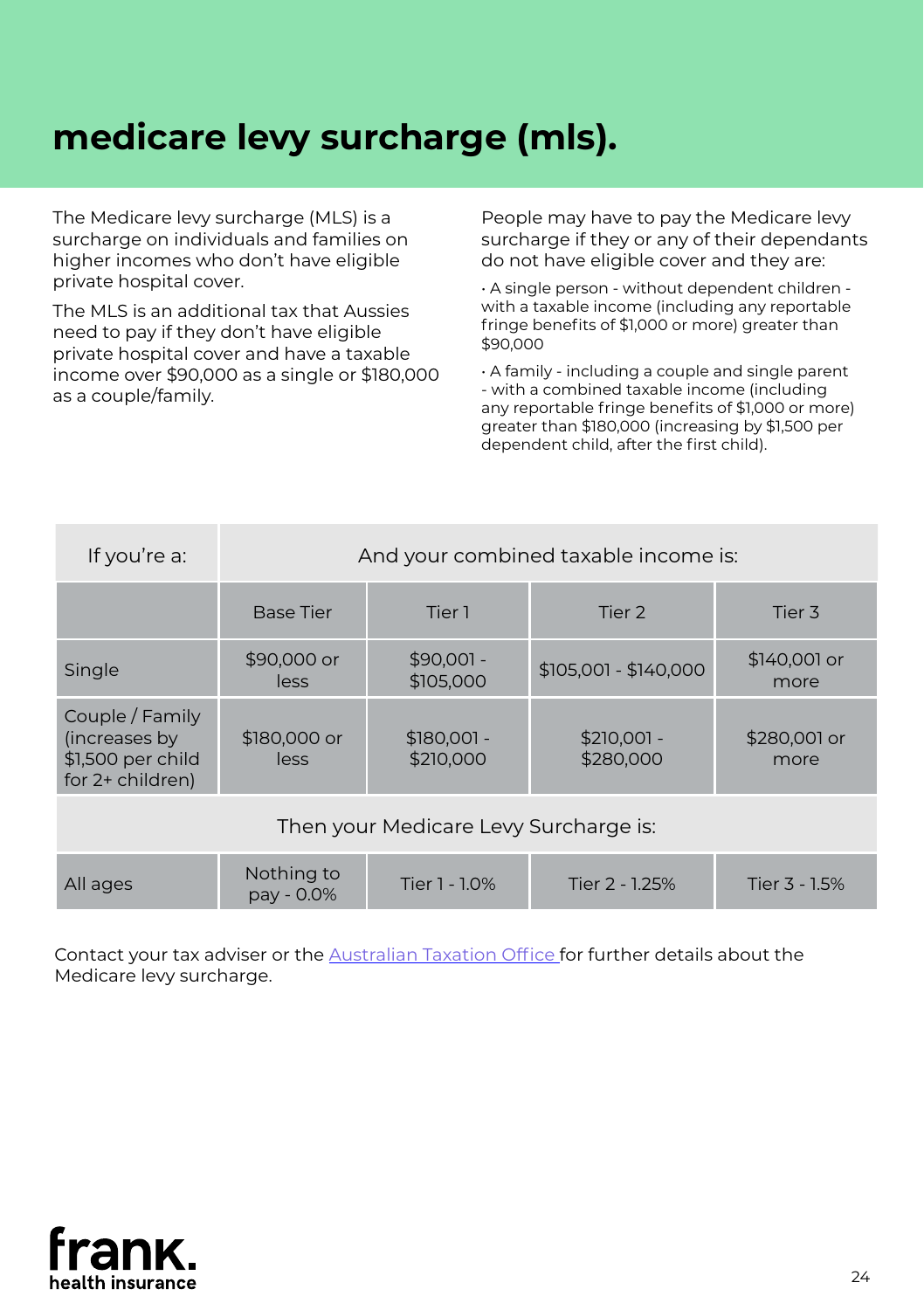# **australian government rebate on private health insurance.**

# What is the rebate?

The Australian Government Rebate on Private Health Insurance is the amount the Government pay toward private health insurance premiums. It provides a subsidy on the cost of taking out private cover depending on your income. The rebate is available to those who have full Medicare eligibility and have a taxable income under \$140,000 for singles and \$280,000 for families/couples or single parents.

The rebate amount you're entitled to varies depending on your income tier and age.

To make sure you're receiving the correct rebate on your health insurance premiums, make sure you keep Frank up to date with your expected annual income.

# Does the rebate change?

The Government releases new income tiers around 1 July each year. We'll let you know when these are announced.

How do I claim it?

You can claim the rebate as a reduction to your premiums or as a tax rebate when you lodge your annual tax return.

The easiest way for you to claim the rebate is to complete the application form for the Australian Government Rebate on Private Health Insurance during the application process with Frank. We'll then deduct the rebate from your premiums.

| If you're a:                                                              | And your combined taxable income is: |                           |                           |                      |  |
|---------------------------------------------------------------------------|--------------------------------------|---------------------------|---------------------------|----------------------|--|
| Single                                                                    | \$90,000 or less                     | $$90,001 -$<br>\$105,000  | $$105,001 -$<br>\$140,000 | \$140,001 or<br>more |  |
| Couple / Family<br>(increases by<br>\$1,500 per child<br>for 2+ children) | \$180,000 or less                    | $$180,001 -$<br>\$210,000 | $$210,001 -$<br>\$280,000 | \$280,001 or<br>more |  |
| Then your Australian Government Rebate Tier is:                           |                                      |                           |                           |                      |  |
| Aged under 65                                                             | 24.608%                              | 16.405%                   | 8.202%                    | O%                   |  |
| Aged 65 - 69                                                              | 28.710%                              | 20.507%                   | 12.303%                   | O%                   |  |
| Aged 70 +                                                                 | 32.812%                              | 24.608%                   | 16.405%                   | O%                   |  |

Australian Government Rebate is valid from April 1, 2021 - March 31, 2022

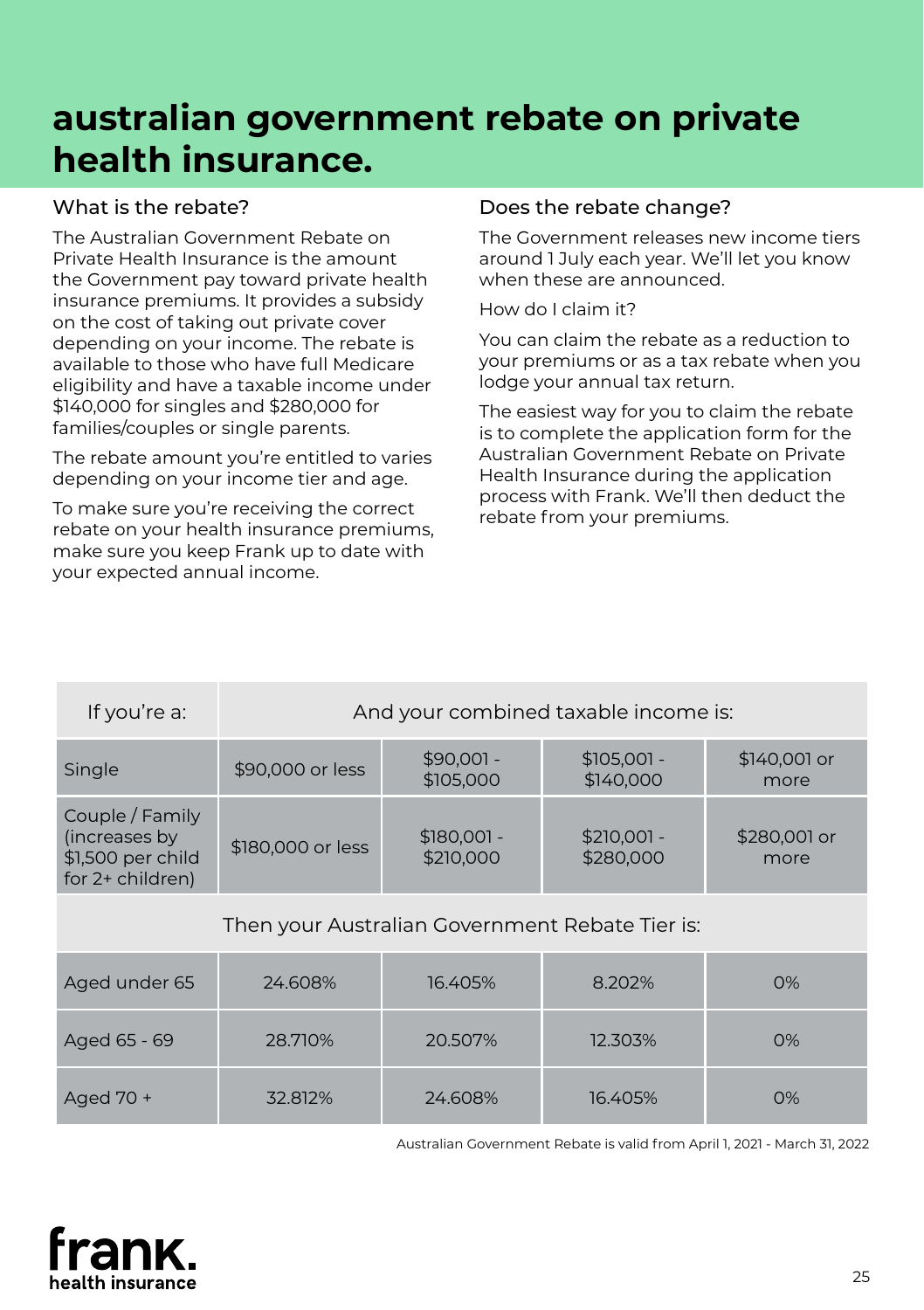# **lifetime health cover loading (lhc).**

## What is Lifetime Health Cover Loading?

The Federal Government introduced the Lifetime Health Cover (LHC) initiative on the 1st of July 2000. From this date, anyone who joins a hospital cover of a registered health fund will be given a Certified Age at Entry (CAE) status - which represents their age when they first joined a hospital cover after the 1st of July 2000.

If you joined a hospital cover before this date you're assigned a CAE of 30 and you'll pay the base rate (the lowest premium) for your hospital cover. The premiums returned on the Quick Quote are quoted at base rates. If you joined after this date and are aged 31 or over(and therefore have a CAE of over 30), you'll pay a 2% loading for each year your CAE is above 30 (to a maximum loading of 70%). Where you have had to pay a LHC loading, and have done so for a continuous period of 10 years, the loading will no longer apply on the day after the last day of the 10 year period. If you're over the age of 30, the sooner you take out hospital cover, the less you'll pay later.

The Australian Government Rebate on private health insurance does not apply to any LHC loading applied to your membership.

Lifetime health cover applies to hospital cover and does not apply to extras.

# Periods of absence

As members may need to discontinue their hospital cover membership for brief periods, lifetime health cover allows a period or periods of absence through a member's lifetime without affecting their CAE. However, after 1094 days absence, their CAE will increase by one year for each additional full year of absence. Members will need to re-serve waiting periods when they return to Frank. Approved periods of suspension will not count towards the 1094 days of absence.

For more information on Lifetime Health Cover please visit:

https://privatehealth.gov.au/health\_ insurance/surcharges\_incentives/lifetime health\_cover.htm

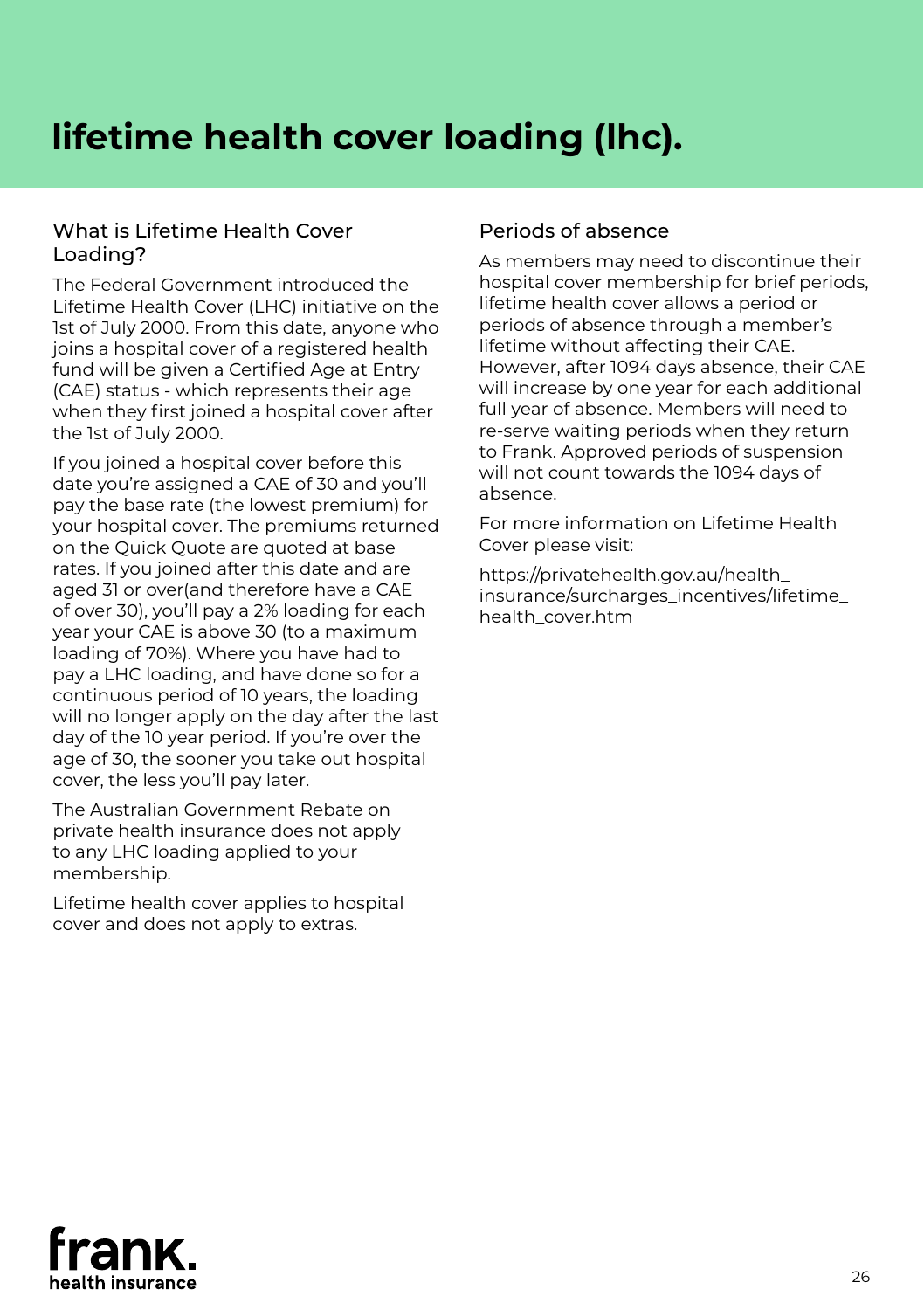# **what if something goes wrong?**

# Unhappy with Frank?

Tell us what is on your mind so we can help resolve the issue.

Our process for dealing with complaints is:

1. Talk to a Frank representative. You can talk to a representative by calling 1300 516 450 or emailing frank@frankhealthinsurance. com.au. We respond to all our phone calls immediately, and will follow up all e-mails within 2-5 working days.

2. Write to us. We will provide an acknowledgement within 5 working days for written correspondence. Where the matter is complex we will attempt to finalise within a month. However where the difficulty of the matter precludes this, we will inform you of the progress.

3. Write to the Member Services Review Committee (MSRC). If after receiving our response you are still not satisfied, you can write to the Member Services Review Committee (MSRC). We have appointed a panel of senior management who meet weekly to discuss any issues received from members. The aim of the MSRC is to listen to you and to provide decisions that are fair and equitable for all our members. You will receive an acknowledgement of your correspondence within five working days of the committee's weekly meeting. You are welcome to write to the MSRC by email to frank@frankhealthinsurance.com.au.

4. Contact our Customer Relationship Team. If you require further clarification about the decision made at the MSRC, please email us at frank@frankhealthinsurance.com.au. We will acknowledge your correspondence within five days of receipt. Where the matter is complex we will attempt to finalise within a month, however where the complexity of the matter precludes this, we will keep you informed of the progress.

If you're still dissatisfied with the outcome, free independent advice is available from the Private Health Insurance Ombudsman. To make a complaint, contact the Commonwealth Ombudsman at www. ombudsman.gov.au.

#### Independent advice

Free independent advice is available from the Commonwealth Ombudsman. You can contact the Commonwealth Ombudsman on freecall 1300 737 299. Find out more at ombudsman.gov.au.

State of the health funds report

The Commonwealth Ombudsman publishes an annual State of the Health Funds Report. This independent report compares service and productivity of private health insurers.

Download the report from ombudsman.gov.au.

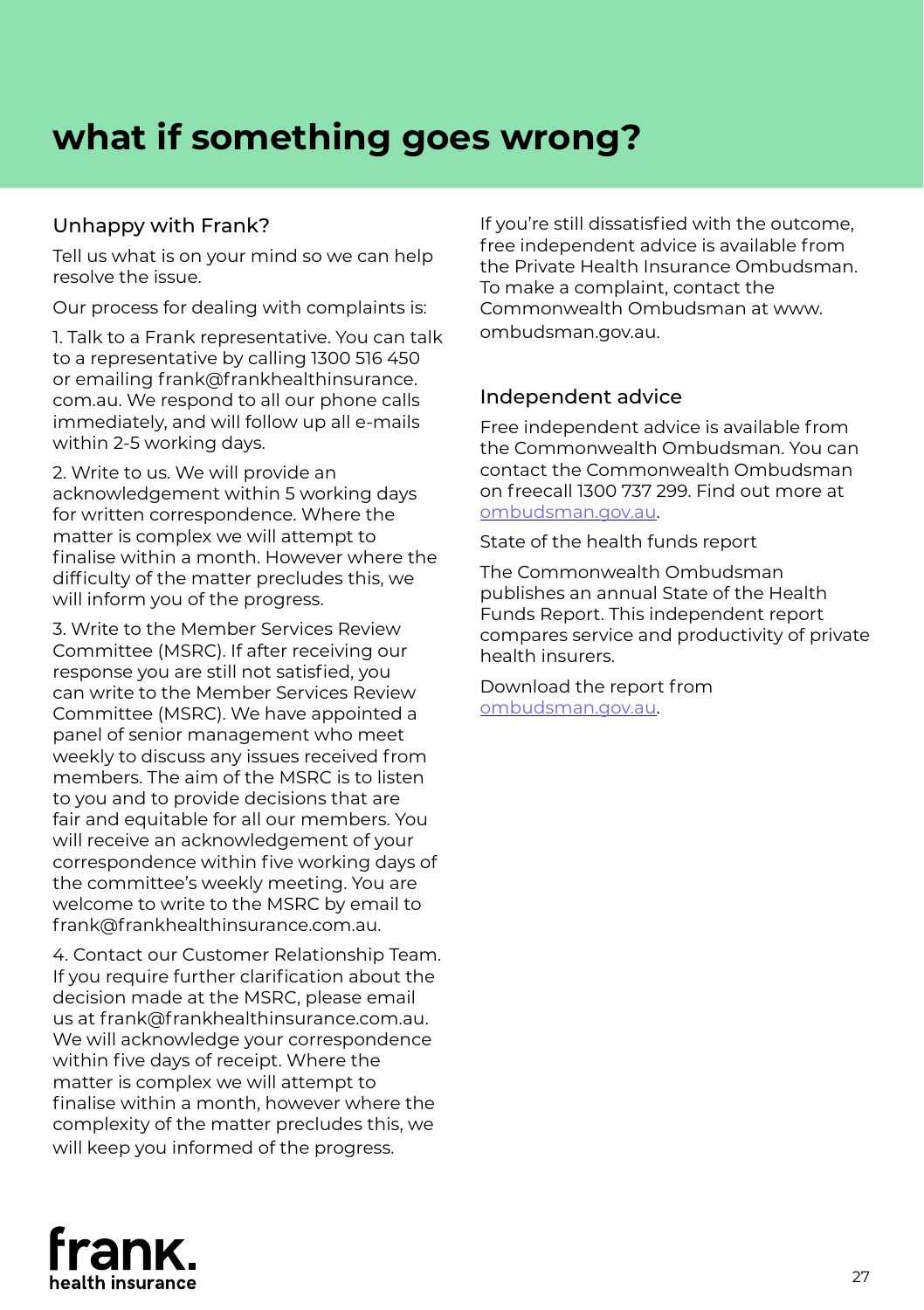# **code of conduct.**

Frank Health Insurance is brought to you by GMHBA Limited, proud to be a compliant member of the Private Health Insurance Code of Conduct. The Private Health Insurance Code of Conduct is designed to help you by providing clear information and transparency in your relationships with health insurers.

The Code covers four main areas of conduct in private health insurance ensuring:

- You receive the correct information on private health insurance from appropriately trained staff;
- You're aware of the internal and external dispute resolution procedures with Frank Health Insurance;
- Policy documentation contains all the information you require to make a fully informed decision about your purchase and all communications between you and Frank Health Insurance are conducted in a way that ensures appropriate information flows between the parties; and
- All information between you and Frank is protected in accordance with national and state privacy principles.

You can download the Code Of Conduct at privatehealthcareaustralia.org.au/ codeofconduct/

## Privacy

We value the relationship between Frank and our members.

An important part of this relationship is our commitment to protecting the personal information entrusted to us by our members.

This commitment is documented in our Privacy Statement for Members.



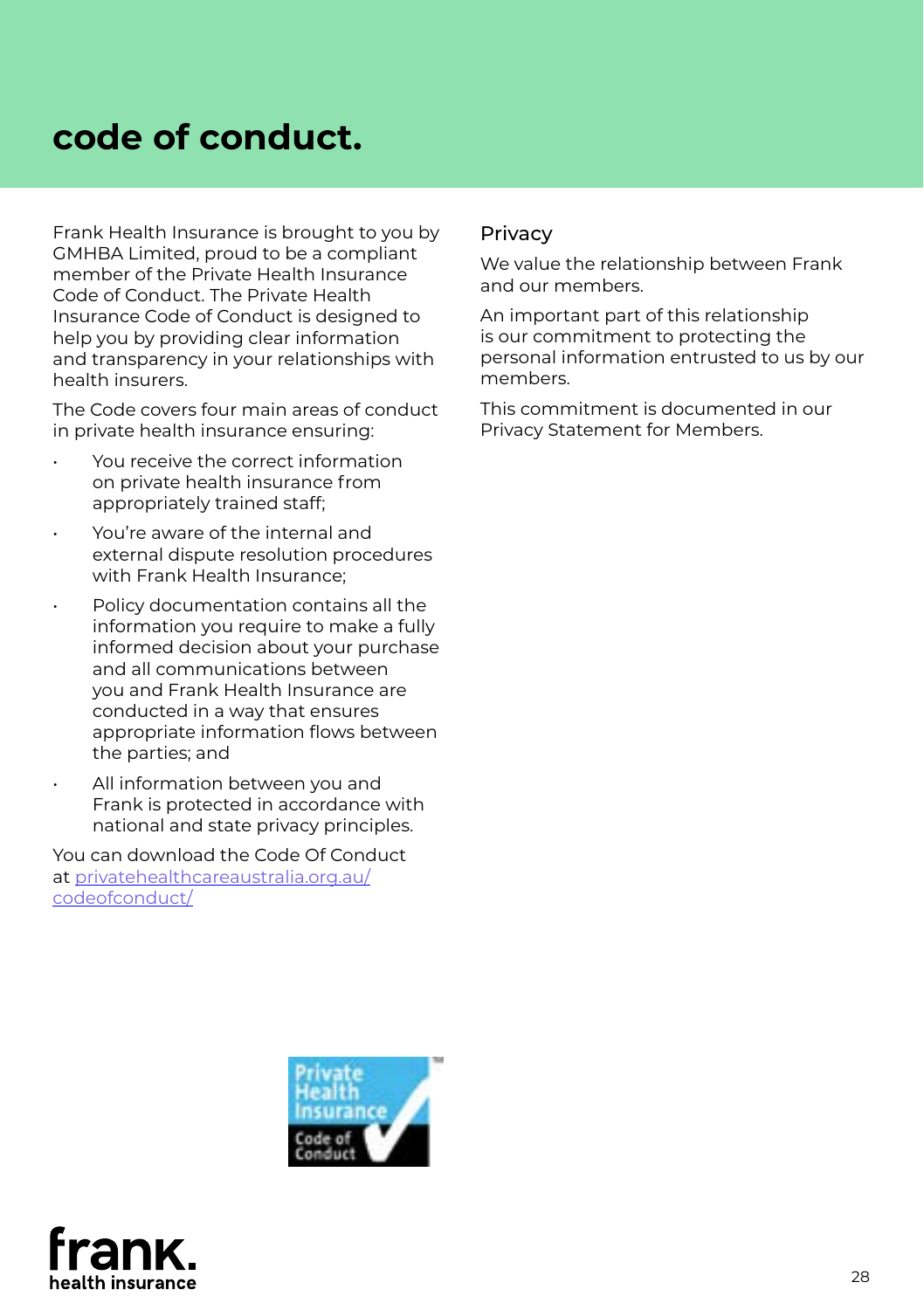# **audits.**

# Claim Audits

Frank undertakes audit activities in order to protect members' assets and contain costs. As we have online extras claiming with no need to send in receipts you'll need to keep your receipts somewhere safe for two years just in case our Audit team wants to check up.

From time to time, in the general interest of members, a Frank representative may contact you with a request for assistance to monitor costs – whether relating to benefits paid or charges raised by health care providers. Your co-operation with such requests is critical to our cost containment efforts, and will be treated in a completely confidential manner.

## Liabilities of fund members to Frank

A member can be liable to Frank for unpaid premiums and for overpayments. Overpayments can be made by Frank to a member, either through an error in completing a claim, or an error in processing a claim. If an overpayment is made, the member is liable to repay the amount of the overpayments to Frank on demand.

If a member is liable to Frank for unpaid premiums or overpayments then we have the right to deduct the amount of that liability from any monies due by Frank to the member on any account.

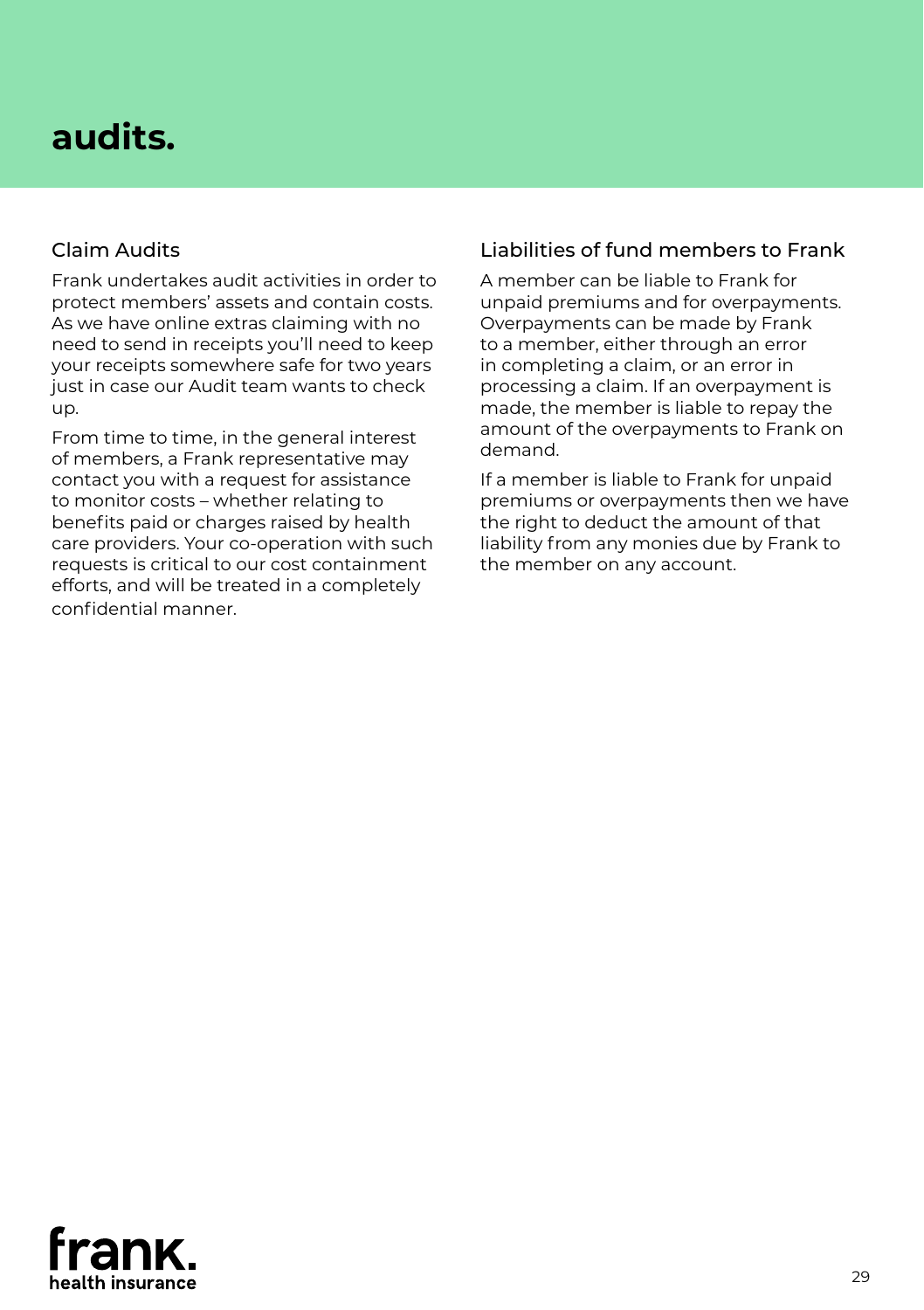# **clinical categories.**

#### Rehabilitation

Hospital treatment for physical rehabilitation for a patient related to surgery or illness.

#### Hospital psychiatric services

Hospital treatment for the treatment and care of patients with psychiatric, mental, addiction or behavioural disorders. For example: psychoses such as schizophrenia, mood disorders such as depression, eating disorders and addiction therapy.

#### Palliative care

Hospital treatment for care where the intent is primarily providing quality of life for a patient with a terminal illness, including treatment to alleviate and manage pain.

#### Brain and nervous system

Hospital treatment for the investigation and treatment of the brain, brain-related conditions, spinal cord and peripheral nervous system. For example: stroke, brain or spinal cord tumours, head injuries, epilepsy and Parkinson's disease.

- **•** Treatment of spinal column (back bone) conditions is listed separately under Back, neck and spine.
- **•** Chemotherapy and radiotherapy for cancer is listed separately under Chemotherapy, radiotherapy and immunotherapy for cancer.

#### Eye (not cataracts)

Hospital treatment for the investigation and treatment of the eye and the contents of the eye socket. For example: retinal detachment, tear duct conditions, eye infections and medically managed trauma to the eye.

**•** Cataract procedures are listed separately under Cataracts.

- **•** Eyelid procedures are listed separately under Plastic and reconstructive surgery.
- **•** Chemotherapy and radiotherapy for cancer is listed separately under Chemotherapy, radiotherapy and immunotherapy for cancer.

#### Ear, nose and throat

Hospital treatment for the investigation and treatment of the ear, nose, throat, middle ear, thyroid, parathyroid, larynx, lymph nodes and related areas of the head and neck. For example: damaged ear drum, sinus surgery, removal of foreign bodies, stapedectomy and throat cancer.

- **•** Tonsils, adenoids and grommets are listed separately under Tonsils, adenoids and grommets.
- **•** The implantation of a hearing device is listed separately under Implantation of hearing devices.
- **•** Sleep studies are listed separately under Sleep studies.
- **•** Chemotherapy and radiotherapy for cancer is listed separately under Chemotherapy, radiotherapy and immunotherapy for cancer.

#### Tonsils, adenoids and grommets

Hospital treatment of the tonsils, adenoids and insertion or removal of grommets.

#### Bone, joint and muscle

Hospital treatment for the investigation and treatment of diseases, disorders and injuries of the musculoskeletal system. For example: carpal tunnel, fractures, hand surgery, joint fusion, bone spurs, osteomyelitis and bone cancer.

**•** Chest surgery is listed separately under Lung and chest.

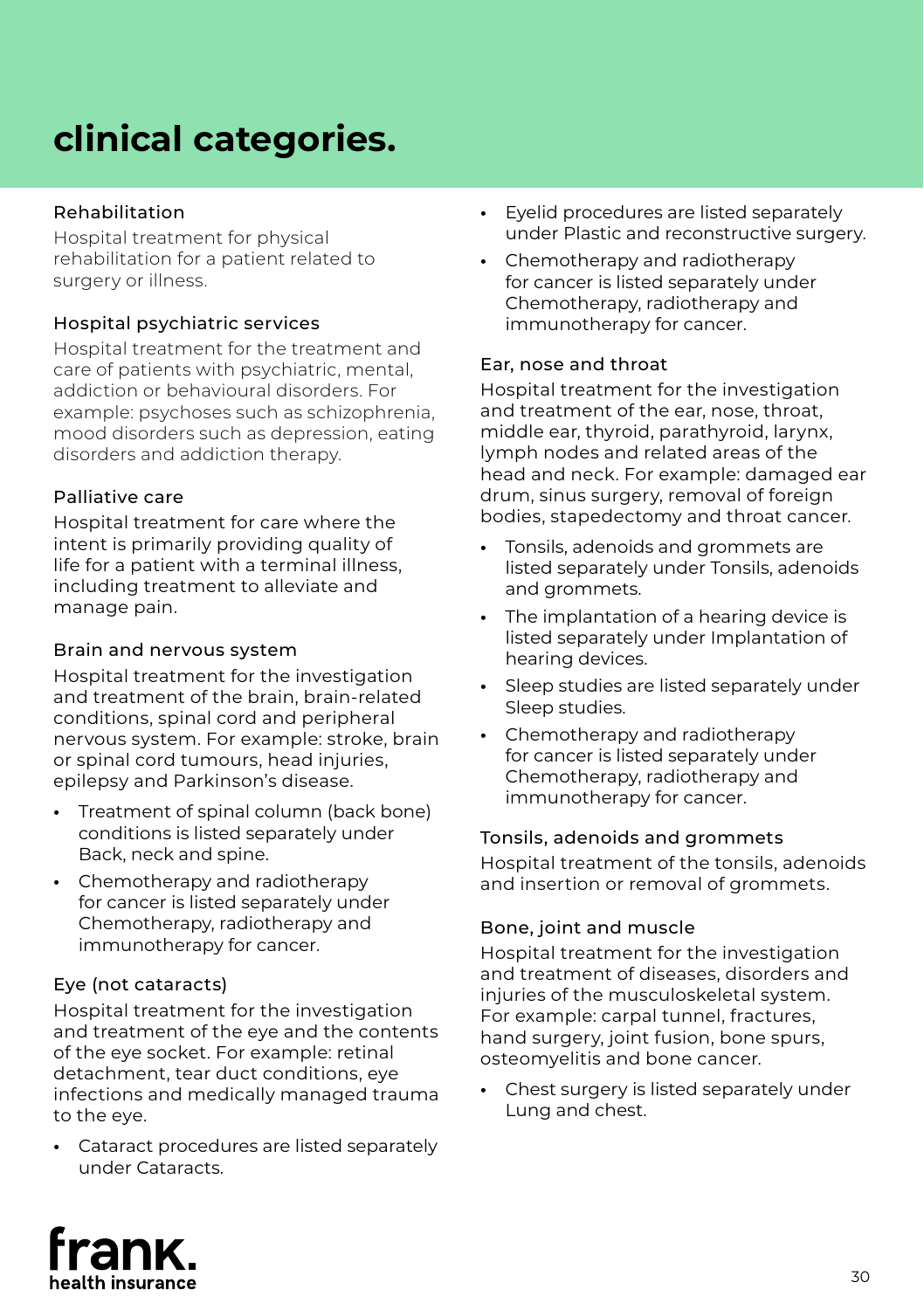- **•** Spinal cord conditions are listed separately under Brain and nervous system.
- **•** Spinal column conditions are listed separately under Back, neck and spine.
- **•** Joint reconstructions are listed separately under Joint reconstructions.
- **•** Joint replacements are listed separately under Joint replacements.
- **•** Podiatric surgery performed by a registered podiatric surgeon is listed separately under Podiatric surgery (provided by a registered podiatric surgeon).
- **•** Management of back pain is listed separately under Pain management. Pain management that requires a device is listed separately under Pain management with device.
- **•** Chemotherapy and radiotherapy for cancer is listed separately under Chemotherapy, radiotherapy and immunotherapy for cancer.

#### Joint reconstructions

Hospital treatment for surgery for joint reconstructions. For example: torn tendons, rotator cuff tears and damaged ligaments

- **•** Joint replacements are listed separately under Joint replacements.
- **•** Bone fractures are listed separately under Bone, joint and muscle.
- **•** Procedures to the spinal column are listed separately under Back, neck and spine.
- **•** Podiatric surgery performed by a registered podiatric surgeon is listed separately under Podiatric surgery (provided by a registered podiatric surgeon).

#### Kidney and bladder

Hospital treatment for the investigation and treatment of the kidney, adrenal gland and bladder. For example: kidney stones, adrenal gland tumour and incontinence

- **•** Dialysis is listed separately under Dialysis for chronic kidney failure.
- **•** Chemotherapy and radiotherapy for cancer is listed separately under Chemotherapy, radiotherapy and immunotherapy for cancer.

#### Male reproductive system

Hospital treatment for the investigation and treatment of the male reproductive system including the prostate. For example: male sterilisation, circumcision and prostate cancer.

**•** Chemotherapy and radiotherapy for cancer is listed separately under Chemotherapy, radiotherapy and immunotherapy for cancer.

#### Digestive system

Hospital treatment for the investigation and treatment of the digestive system, including the oesophagus, stomach, gall bladder, pancreas, spleen, liver and bowel. For example: oesophageal cancer, irritable bowel syndrome, gall stones and haemorrhoids.

- **•** Endoscopy is listed separately under Gastrointestinal endoscopy.
- **•** Hernia and appendicectomy procedures are listed separately under Hernia and appendix
- **•** Bariatric surgery is listed separately under Weight loss surgery.
- **•** Chemotherapy and radiotherapy for cancer is listed separately under Chemotherapy, radiotherapy and immunotherapy for cancer.

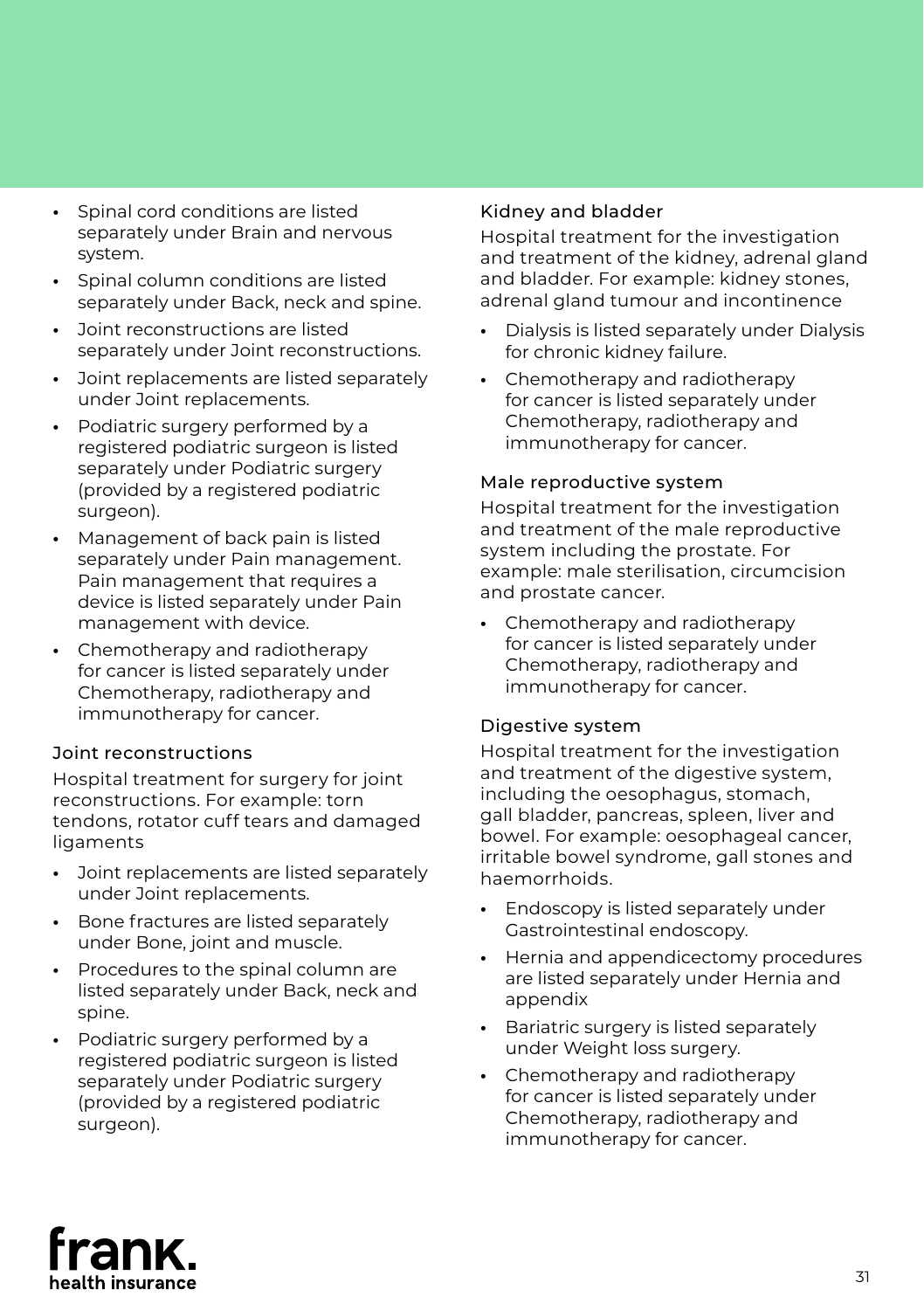#### Hernia and appendix

Hospital treatment for the investigation and treatment of a hernia or appendicitis.

**•** Digestive conditions are listed separately under Digestive system.

#### Gastrointestinal endoscopy

Hospital treatment for the diagnosis, investigation and treatment of the internal parts of the gastrointestinal system using an endoscope. For example: colonoscopy, gastroscopy, endoscopic retrograde cholangiopancreatography (ERCP).

**•** Non-endoscopic procedures for the digestive system are listed separately under Digestive system.

#### Gynaecology

Hospital treatment for the investigation and treatment of the female reproductive system. For example: endometriosis, polycystic ovaries, female sterilisation and cervical cancer.

- **•** Fertility treatments are listed separately under Assisted reproductive services
- **•** Pregnancy and birth-related conditions are listed separately under Pregnancy and birth
- **•** Miscarriage or termination of pregnancy is listed separately under Miscarriage and termination of pregnancy.
- **•** Chemotherapy and radiotherapy for cancer is listed separately under Chemotherapy, radiotherapy and immunotherapy for cancer.

#### Miscarriage and termination of pregnancy

Hospital treatment for the investigation and treatment of a miscarriage or for termination of pregnancy.

#### Chemotherapy, radiotherapy and

#### immunotherapy for cancer

Hospital treatment for chemotherapy, radiotherapy and immunotherapy for the treatment of cancer or benign tumours

**•** Surgical treatment of cancer is listed separately under each body system."

#### Pain management

Hospital treatment for pain management that does not require the insertion or surgical management of a device. For example: treatment of nerve pain and chest pain due to cancer by injection of a nerve block.

**•** Pain management using a device (for example an infusion pump or neurostimulator) is listed separately under Pain management with device."

#### Skin

Hospital treatment for the investigation and treatment of skin, skin-related conditions and nails. The removal of foreign bodies is also included. Plastic surgery that is medically necessary and relating to the treatment of a skin-related condition is also included. For example: melanoma, minor wound repair and abscesses.

- **•** Removal of excess skin due to weight loss is listed separately under Weight loss surgery.
- **•** Chemotherapy and radiotherapy for cancer is listed separately under Chemotherapy, radiotherapy and immunotherapy for cancer.

#### Breast surgery (medically necessary)

Hospital treatment for the investigation and treatment of breast disorders and associated lymph nodes, and reconstruction and/or reduction following breast surgery or a preventative mastectomy. For example: breast lesions, breast

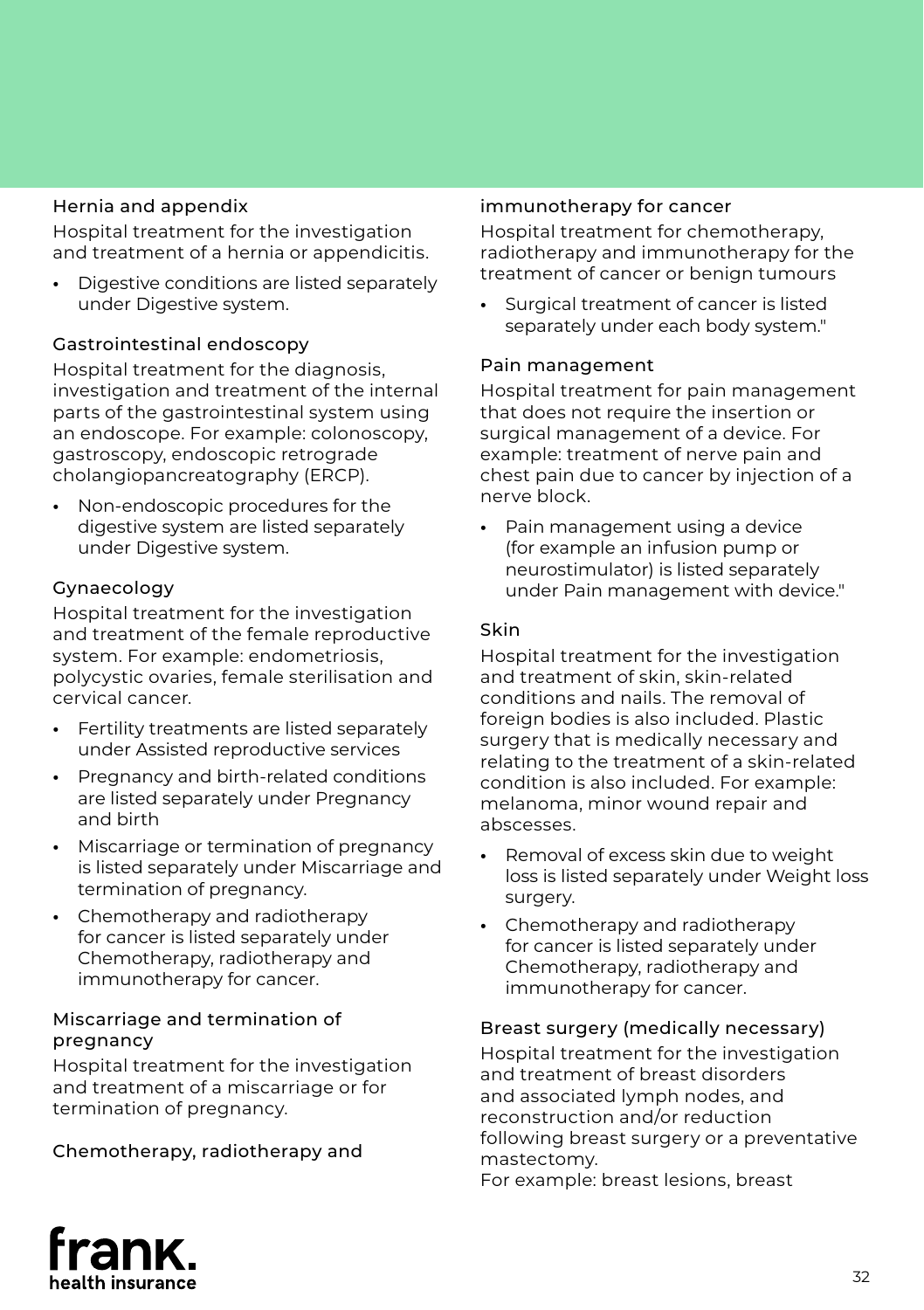tumours, asymmetry due to breast cancer surgery, and gynecomastia.

- **•** This clinical category does not require benefits to be paid for cosmetic breast surgery that is not medically necessary
- **•** Chemotherapy and radiotherapy for cancer is listed separately under Chemotherapy, radiotherapy and immunotherapy for cancer.

#### Diabetes management (excluding insulin pumps)

Hospital treatment for the investigation and management of diabetes. For example: stabilisation of hypo- or hyperglycaemia, contour problems due to insulin injections

- **•** Treatment for diabetes-related conditions is listed separately under each body system affected. For example, treatment for diabetes-related eye conditions is listed separately under Eye.
- **•** Treatment for ulcers is listed separately under Skin.
- **•** Provision and replacement of insulin pumps is listed separately under Insulin pumps.

#### Heart and vascular system

Hospital treatment for the investigation and treatment of the heart, heart-related conditions and vascular system. For example: heart failure and heart attack, monitoring of heart conditions, varicose veins and removal of plaque from arterial walls.

**•** Chemotherapy and radiotherapy for cancer is listed separately under Chemotherapy, radiotherapy and immunotherapy for cancer.

#### Lung and chest

Hospital treatment for the investigation and treatment of the lungs, lung-related conditions, mediastinum and chest. For example: lung cancer, respiratory disorders such as asthma, pneumonia, and treatment of trauma to the chest.

**•** Chemotherapy and radiotherapy for cancer is listed separately under Chemotherapy, radiotherapy and immunotherapy for cancer.

#### Blood

Hospital treatment for the investigation and treatment of blood and blood-related conditions. For example: blood clotting disorders and bone marrow transplants

**•** Treatment for cancers of the blood is listed separately under Chemotherapy, radiotherapy and immunotherapy for cancer.

#### Back, neck and spine

Hospital treatment for the investigation and treatment of the back, neck and spinal column, including spinal fusion. For example: sciatica, prolapsed or herniated disc, and spine curvature disorders such as scoliosis, kyphosis and lordosis.

- **•** Joint replacements are listed separately under Joint replacements.
- **•** Joint fusions are listed separately under Bone, joint and muscle.
- **•** Spinal cord conditions are listed separately under Brain and nervous system
- **•** Management of back pain is listed separately under Pain management. Pain management that requires a device is listed separately under Pain management with device.

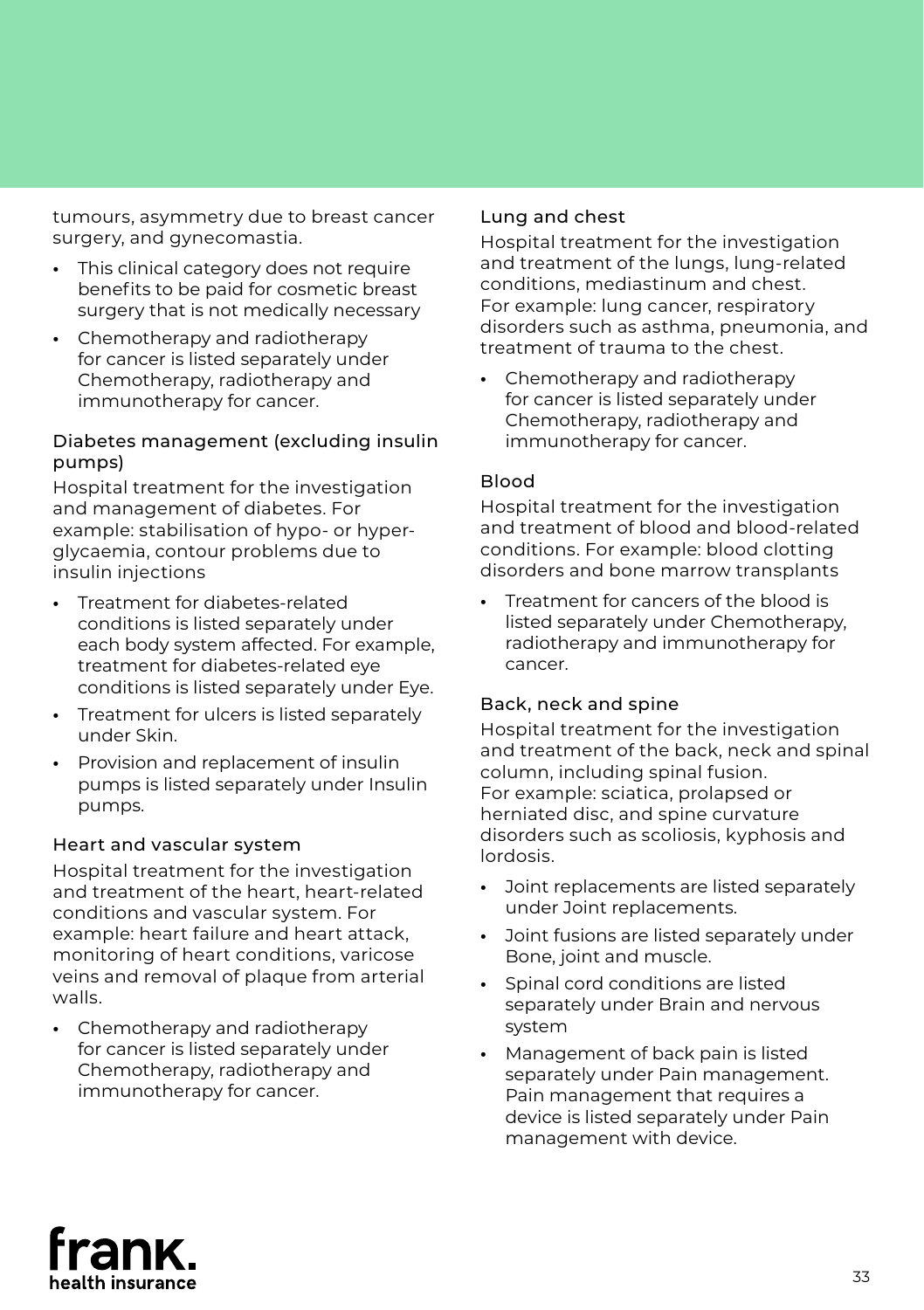**•** Chemotherapy and radiotherapy for cancer is listed separately under Chemotherapy, radiotherapy and immunotherapy for cancer.

#### Plastic and reconstructive surgery (medically necessary)

Hospital treatment which is medically necessary for the investigation and treatment of any physical deformity, whether acquired as a result of illness or accident, or congenital. For example: burns requiring a graft, cleft palate, club foot and angioma.

- **•** Plastic surgery that is medically necessary relating to the treatment of a skin-related condition is listed separately under Skin
- **•** Chemotherapy and radiotherapy for cancer is listed separately under Chemotherapy, radiotherapy and immunotherapy for cancer.

#### Dental surgery

Hospital treatment for surgery to the teeth and gums. For example: surgery to remove wisdom teeth, and dental implant surgery.

#### Podiatric surgery (provided by a registered podiatric surgeon)

Hospital treatment for the investigation and treatment of conditions affecting the foot and/or ankle, provided by a registered podiatric surgeon, but limited to cover for:

- **•** accommodation; and
- **•** the cost of a prosthesis as listed in the prostheses list set out in the Private Health Insurance (Prostheses) Rules, as in force from time to time.

Note: Insurers are not required to pay for any other benefits for hospital treatment for this clinical category but may choose to do so.

#### Implantation of hearing devices

Hospital treatment to correct hearing loss, including implantation of a prosthetic hearing device.

**•** Stapedectomy is listed separately under Ear, nose and throat.

#### Cataracts

Hospital treatment for surgery to remove a cataract and replace with an artificial lens.

#### Joint replacements

Hospital treatment for surgery for joint replacements, including revisions, resurfacing, partial replacements and removal of prostheses. For example: replacement of shoulder, wrist, finger, hip, knee, ankle, or toe joint, spinal disc replacement.

- **•** Joint fusions are listed separately under Bone, joint and muscle.
- **•** Spinal fusions are listed separately under Back, neck and spine.
- **•** Joint reconstructions are listed separately under Joint reconstructions.
- **•** Podiatric surgery performed by a registered podiatric surgeon is listed separately under Podiatric surgery (provided by a registered podiatric surgeon).

#### Dialysis for chronic kidney failure

Hospital treatment for dialysis treatment for chronic kidney failure. For example: peritoneal dialysis and haemodialysis.

#### Pregnancy and birth

Hospital treatment for investigation and treatment of conditions associated with pregnancy and child birth.

**•** Treatment for the baby is covered under the clinical category relevant to their condition. For example, respiratory

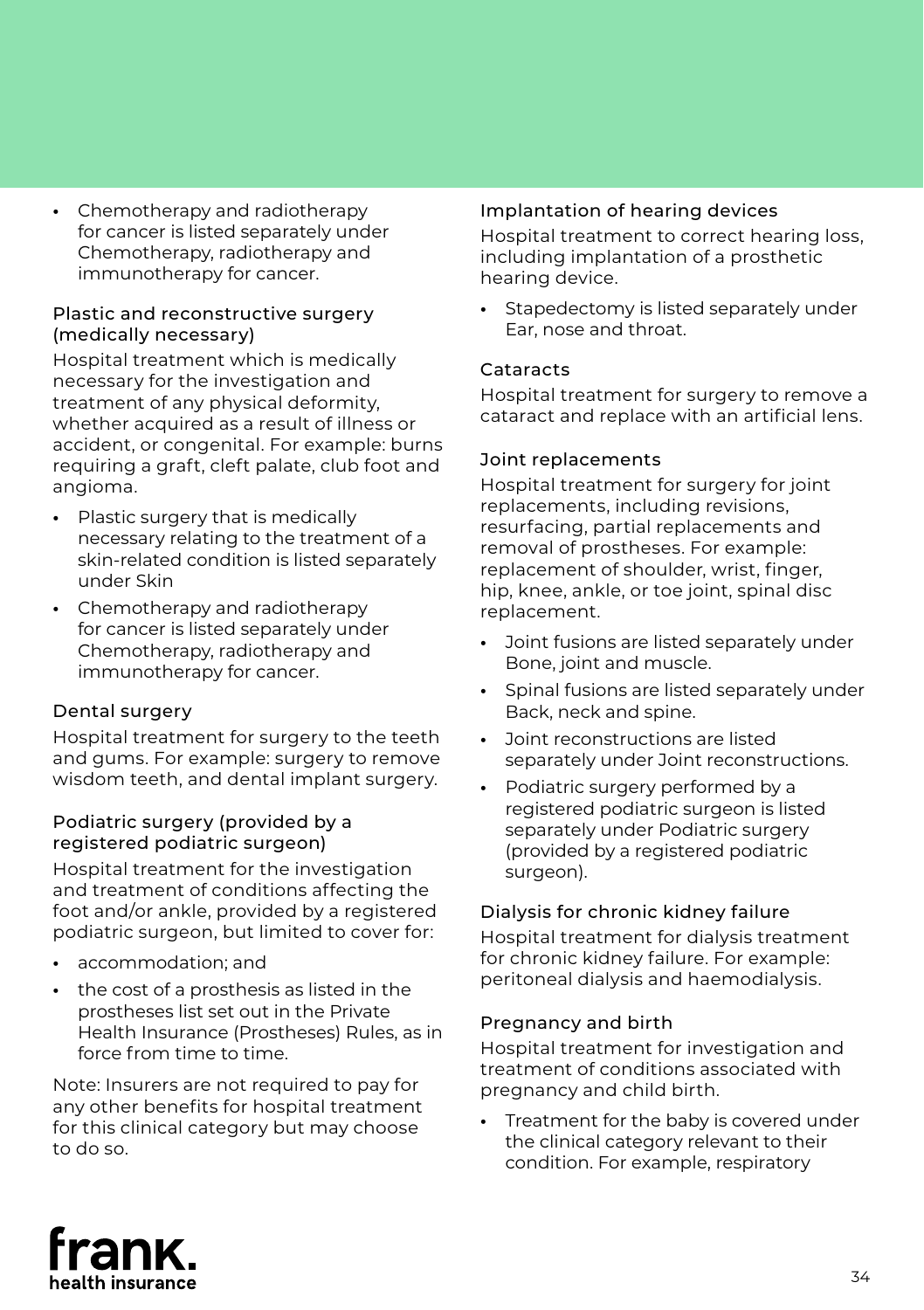conditions are covered under Lung and chest.

- **•** Female reproductive conditions are listed separately under Gynaecology.
- **•** Fertility treatments are listed separately under Assisted reproductive services
- **•** Miscarriage and termination of pregnancy is listed separately under Miscarriage and termination of pregnancy.

#### Assisted reproductive services

Hospital treatment for fertility treatments or procedures. For example: retrieval of eggs or sperm, In vitro Fertilisation (IVF), and Gamete Intra-fallopian Transfer (GIFT).

- **•** Treatment of the female reproductive system is listed separately under Gynaecology.
- **•** Pregnancy and birth-related services are listed separately under Pregnancy and birth.

#### Weight loss surgery

Hospital treatment for surgery that is designed to reduce a person's weight, remove excess skin due to weight loss and reversal of a bariatric procedure. For example: gastric banding, gastric bypass, sleeve gastrectomy.

#### Insulin pumps

Hospital treatment for the provision and replacement of insulin pumps for treatment of diabetes.

#### Pain management with device

Hospital treatment for the implantation, replacement or other surgical management of a device required for the treatment of pain. For example: treatment of nerve pain, back pain, and pain caused by coronary heart disease with a device (for example an infusion pump or neurostimulator).

**•** Treatment of pain that does not require a device is listed separately under Pain management.

#### Sleep studies

Hospital treatment for the investigation of sleep patterns and anomalies. For example: sleep apnoea and snoring.